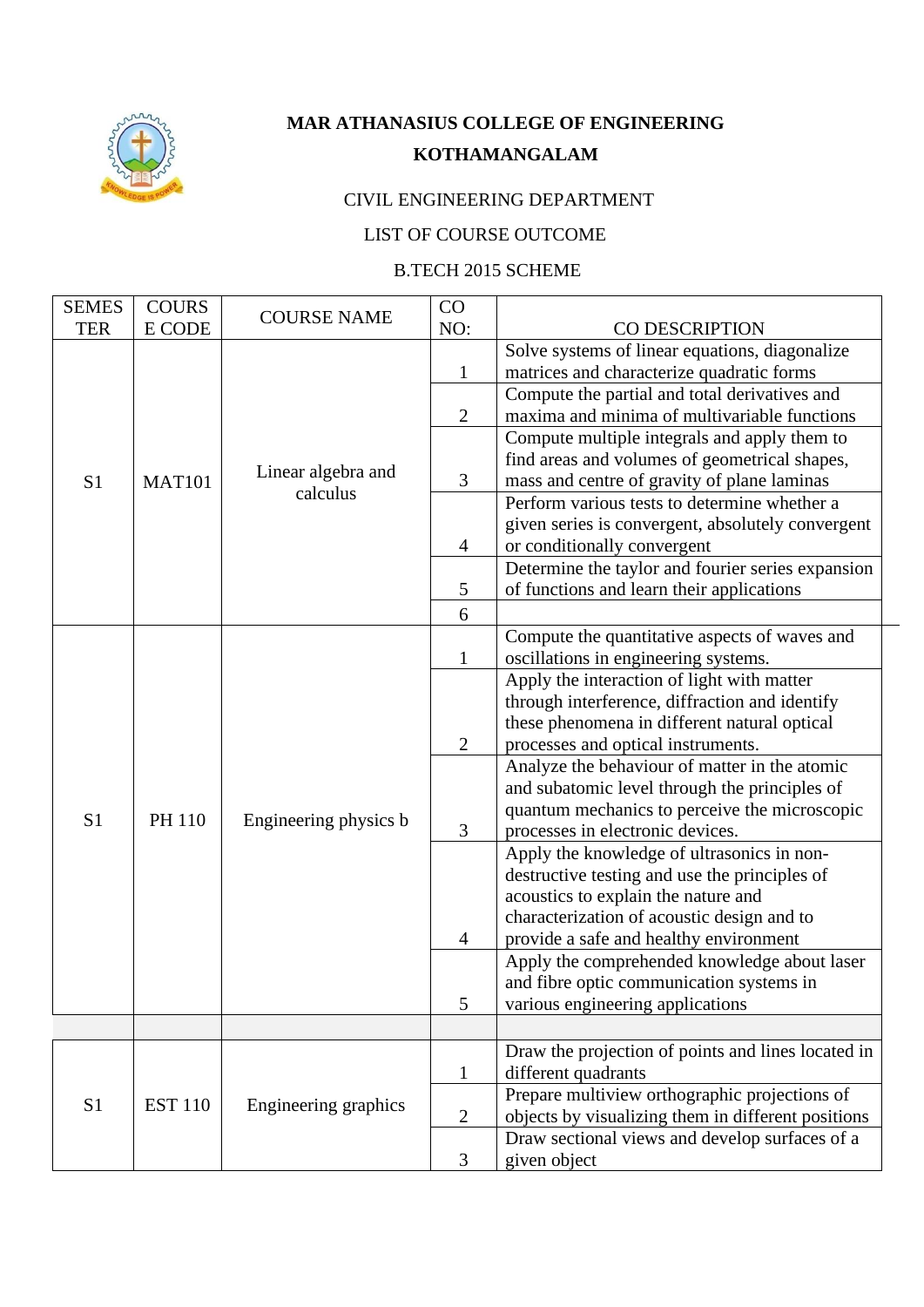|  | Prepare pictorial drawings using the principles of<br>isometric and perspective projections to visualize |
|--|----------------------------------------------------------------------------------------------------------|
|  | objects in three dimensions.                                                                             |
|  | Convert 3d views to orthographic views                                                                   |
|  | Obtain multiview projections and solid models                                                            |
|  | of objects using cad tools                                                                               |

|                |                |                                                   |                                        | Apply fundamental concepts and circuit laws to<br>solve simple dc electric circuits                    |  |  |
|----------------|----------------|---------------------------------------------------|----------------------------------------|--------------------------------------------------------------------------------------------------------|--|--|
|                |                |                                                   | $\mathcal{D}_{\cdot}$                  | Develop and solve models of magnetic circuits                                                          |  |  |
| S <sub>1</sub> | <b>EST 130</b> | Basics of electrical &<br>electronics engineering | 3                                      | Apply the fundamental laws of electrical<br>engineering to solve simple ac circuits in steady<br>state |  |  |
|                |                |                                                   | 4                                      | Describe working of a voltage amplifier                                                                |  |  |
|                |                |                                                   | Outline the principle of an electronic |                                                                                                        |  |  |
|                |                |                                                   |                                        | instrumentation system                                                                                 |  |  |
|                |                |                                                   |                                        | Explain the principle of radio and cellular                                                            |  |  |
|                |                |                                                   | 6                                      | communication                                                                                          |  |  |

|    |                |             |                             | Define and identify different life skills required<br>in personal and professional life |
|----|----------------|-------------|-----------------------------|-----------------------------------------------------------------------------------------|
|    |                |             |                             | Develop an awareness of the self and apply well-                                        |
|    |                |             |                             | defined techniques to cope with emotions and                                            |
|    |                |             | $\mathcal{D}_{\mathcal{L}}$ | stress.                                                                                 |
|    |                |             |                             | Explain the basic mechanics of effective                                                |
| S1 | <b>HUT 101</b> | Life skills |                             | communication and demonstrate these through                                             |
|    |                |             | $\mathcal{R}$               | presentations.                                                                          |
|    |                |             | $\overline{4}$              | Take part in group discussions                                                          |
|    |                |             |                             | Use appropriate thinking and problem solving                                            |
|    |                |             | 5                           | techniques to solve new problems                                                        |
|    |                |             |                             | Understand the basics of teamwork and                                                   |
|    |                |             | 6                           | leadership                                                                              |

|                |                |                         |        | Develop analytical/experimental skills and<br>impart prerequisite hands on experience for |
|----------------|----------------|-------------------------|--------|-------------------------------------------------------------------------------------------|
|                |                |                         |        | engineering laboratories                                                                  |
|                |                |                         |        | Understand the need for precise measurement                                               |
|                |                |                         | 2      | practices for data recording                                                              |
|                |                |                         |        | Understand the principle, concept, working and                                            |
|                |                |                         |        | applications of relevant technologies and                                                 |
| S <sub>1</sub> | <b>PHL 120</b> | Engineering physics lab |        | comparison of results with theoretical                                                    |
|                |                |                         | 3      | calculations                                                                              |
|                |                |                         |        | Analyze the techniques and skills associated with                                         |
|                |                |                         |        | modern scientific tools such as lasers and fiber                                          |
|                |                | $\overline{4}$          | optics |                                                                                           |
|                |                |                         |        | Develop basic communication skills through                                                |
|                |                |                         |        | working in groups in performing the laboratory                                            |
|                |                |                         | 5      | experiments and by interpreting the results                                               |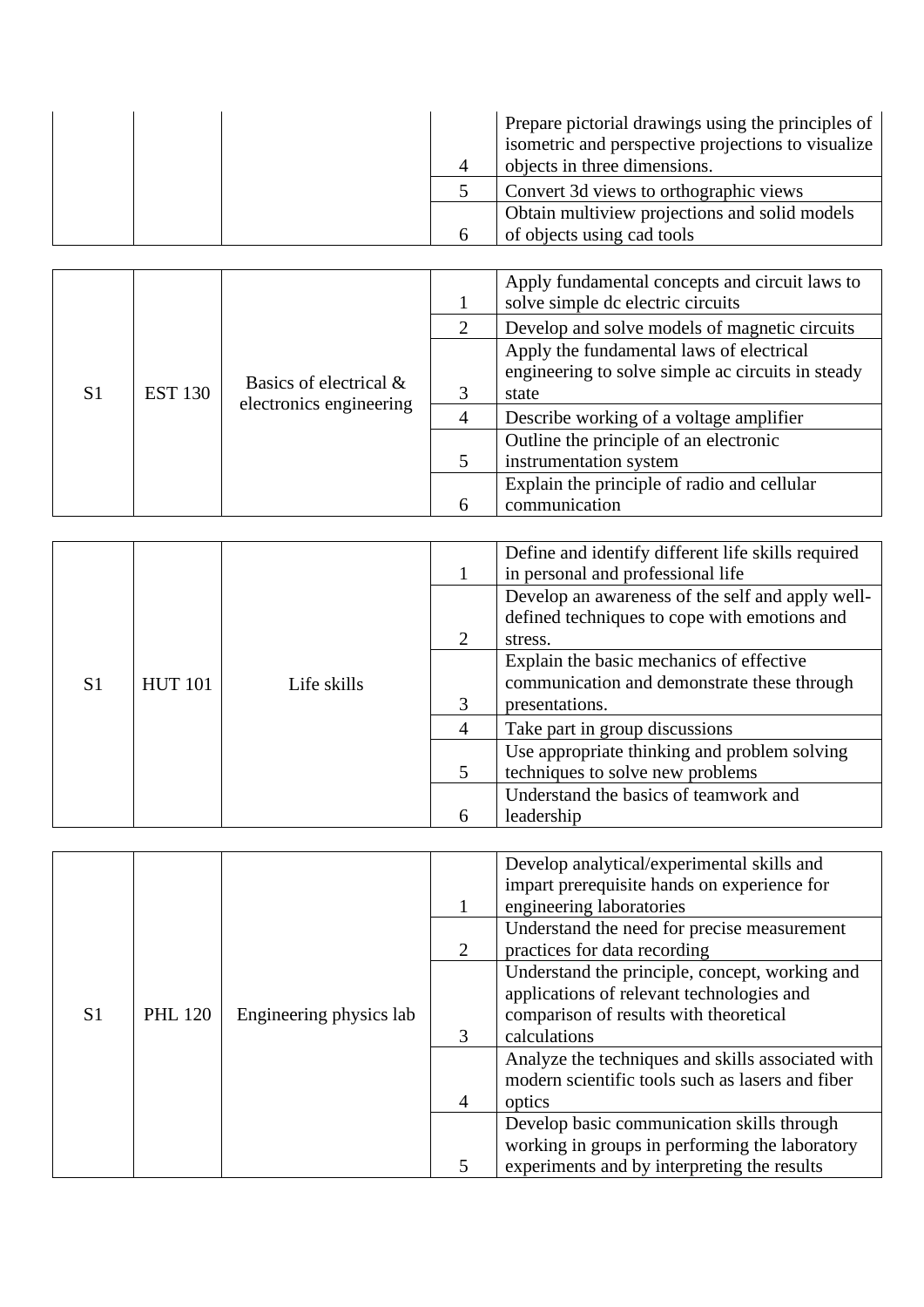|                |                                                                                 |                                                      | 6                       |                                                  |
|----------------|---------------------------------------------------------------------------------|------------------------------------------------------|-------------------------|--------------------------------------------------|
|                |                                                                                 |                                                      |                         |                                                  |
|                |                                                                                 |                                                      |                         | Demonstrate safety measures against electric     |
|                |                                                                                 |                                                      |                         | shocks.                                          |
|                |                                                                                 |                                                      |                         | Identify the tools used for electrical wiring,   |
|                | $\mathcal{D}_{\cdot}$<br>Electrical & electronics<br><b>ESL 130</b><br>workshop | electrical accessories, wires, cables, batteries and |                         |                                                  |
|                |                                                                                 | standard symbols                                     |                         |                                                  |
|                |                                                                                 | 3<br>buildings                                       |                         | Develop the connection diagram, identify the     |
| S <sub>1</sub> |                                                                                 |                                                      |                         | suitable accessories and materials necessary for |
|                |                                                                                 |                                                      |                         | wiring simple lighting circuits for domestic     |
|                |                                                                                 |                                                      |                         |                                                  |
|                |                                                                                 |                                                      |                         | Identify and test various electronic components  |
|                |                                                                                 |                                                      | $\overline{\mathbf{z}}$ | Draw circuit schematics with eda tools           |
|                |                                                                                 |                                                      | 6                       | Assemble and test electronic circuits on boards  |

| S <sub>2</sub> |                                                     |                            |   | Compute the derivatives and line integrals of vector<br>functions and learn their applications   |  |  |
|----------------|-----------------------------------------------------|----------------------------|---|--------------------------------------------------------------------------------------------------|--|--|
|                | Vector calculus,<br><b>MAT</b><br>102<br>transforms | differential equations and | 2 | Evaluate surface and volume integrals and learn<br>their inter-relations and applications.       |  |  |
|                |                                                     |                            | 3 | Solve homogeneous and non-homogeneous linear<br>differential equation with constant coefficients |  |  |
|                |                                                     |                            | 4 | Compute laplace transform and apply them to<br>solve odes arising in engineering                 |  |  |
|                |                                                     |                            |   | Determine the fourier transforms of functions and<br>apply them to solve problems arising in     |  |  |
|                |                                                     |                            |   | engineering                                                                                      |  |  |
|                |                                                     |                            | 6 |                                                                                                  |  |  |

|  |                                  |                       |                | Apply the basic concepts of electrochemistry and<br>corrosion to explore its possible applications in<br>various engineering fields.                                                      |
|--|----------------------------------|-----------------------|----------------|-------------------------------------------------------------------------------------------------------------------------------------------------------------------------------------------|
|  | <b>CYT 100</b><br>S <sub>2</sub> |                       | 2              | Understand various spectroscopic techniques like<br>uv-visible, ir, nmr and its applications                                                                                              |
|  |                                  | Engineering chemistry | $\mathcal{R}$  | Apply the knowledge of analytical method for<br>characterizing a chemical mixture or a<br>compound. Understand the basic concept of sem<br>for surface characterisation of nanomaterials. |
|  |                                  |                       | $\overline{4}$ | Learn about the basics of stereochemistry and its<br>application. Apply the knowledge of conducting<br>polymers and advanced polymers in engineering.                                     |
|  |                                  |                       | 5              | Study various types of water treatment methods<br>to develop skills for treating wastewater.                                                                                              |
|  |                                  |                       | 6              |                                                                                                                                                                                           |

| 100<br>Engineering mechanics |  | Recall principles and theorems related to rigid<br>body mechanics |
|------------------------------|--|-------------------------------------------------------------------|
|------------------------------|--|-------------------------------------------------------------------|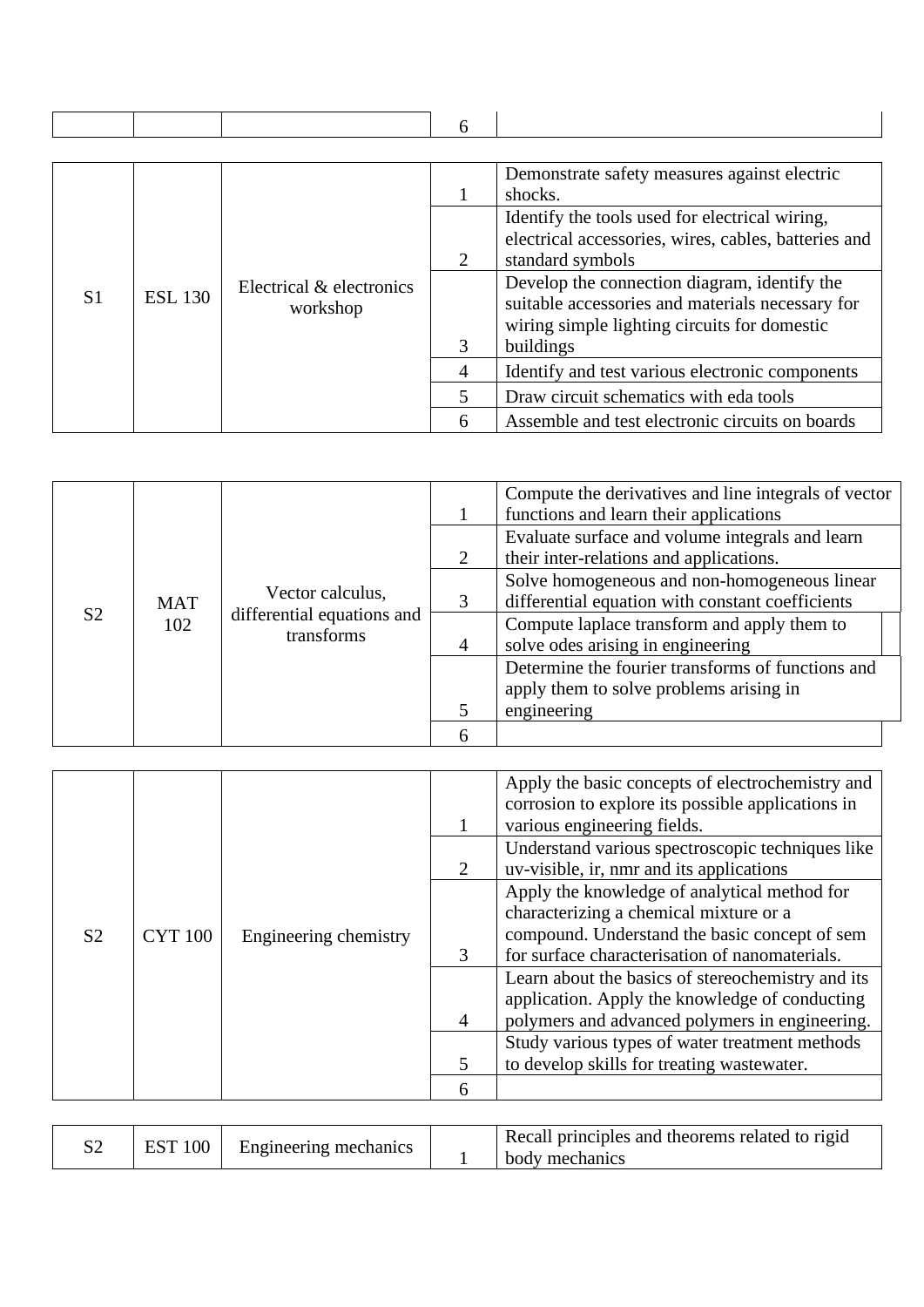|   | Identify and describe the components of system<br>of forces acting on the rigid body           |
|---|------------------------------------------------------------------------------------------------|
|   | Apply the conditions of equilibrium to various<br>practical problems involving different force |
|   | system                                                                                         |
|   | Choose appropriate theorems, principles or                                                     |
|   | formulae to solve problems of mechanics.                                                       |
|   | Solve problems involving rigid bodies, applying                                                |
|   | the properties of distributed areas and masses                                                 |
| n |                                                                                                |

|                |                |                                             |                          | Recall the role of civil engineer in society and to<br>relate the various disciplines of civil engineering.   |
|----------------|----------------|---------------------------------------------|--------------------------|---------------------------------------------------------------------------------------------------------------|
|                | <b>EST 120</b> | Basics of civil &<br>mechanical engineering | $\mathcal{D}_{\cdot}$    | Explain different types of buildings, building<br>components, building materials and building<br>construction |
|                |                |                                             | 3                        | Describe the importance, objectives and<br>principles of surveying.                                           |
| S <sub>2</sub> |                |                                             | $\overline{4}$           | Summarise the basic infrastructure services mep,<br>hvac, elevators, escalators and ramps                     |
|                |                |                                             |                          | Discuss the materials, energy systems, water<br>management and environment for green                          |
|                |                |                                             | $\overline{\mathcal{L}}$ | buildings.                                                                                                    |
|                |                |                                             |                          | Analyse thermodynamic cycles and calculate its                                                                |
|                |                |                                             | 6                        | efficiency                                                                                                    |

|                |                |               |                             | Analyze, interpret and effectively summarize a<br>variety of textual content |
|----------------|----------------|---------------|-----------------------------|------------------------------------------------------------------------------|
|                |                |               | $\mathcal{D}_{\mathcal{L}}$ | Create effective technical presentations                                     |
|                |                |               |                             | Discuss a given technical/non-technical topic in                             |
|                |                |               |                             | a group setting and arrive at                                                |
| S <sub>2</sub> | <b>HUT 102</b> | Professional  | $\mathcal{R}$               | generalizations/consensus                                                    |
|                |                | communication |                             | Identify drawbacks in listening patterns and                                 |
|                |                |               | $\overline{4}$              | apply listening techniques for specific needs                                |
|                |                |               |                             | Create professional and technical documents that                             |
|                |                |               |                             | are clear and adhering to all the necessary                                  |
|                |                |               |                             | conventions                                                                  |
|                |                |               |                             |                                                                              |

|                |                |                  |                | Analyze a computational problem and develop<br>an algorithm/flowchart to find its solution |
|----------------|----------------|------------------|----------------|--------------------------------------------------------------------------------------------|
|                |                |                  |                | Develop readable* c programs with branching                                                |
|                |                |                  |                | and looping statements, which uses arithmetic,                                             |
| S <sub>2</sub> | <b>EST 102</b> | Programming in c |                | logical, relational or bitwise operators                                                   |
|                |                |                  |                | Write readable c programs with arrays, structure                                           |
|                |                |                  |                | or union for storing the data to be processed                                              |
|                |                |                  |                | Divide a given computational problem into a                                                |
|                |                |                  | $\overline{A}$ | number of modules and develop a readable                                                   |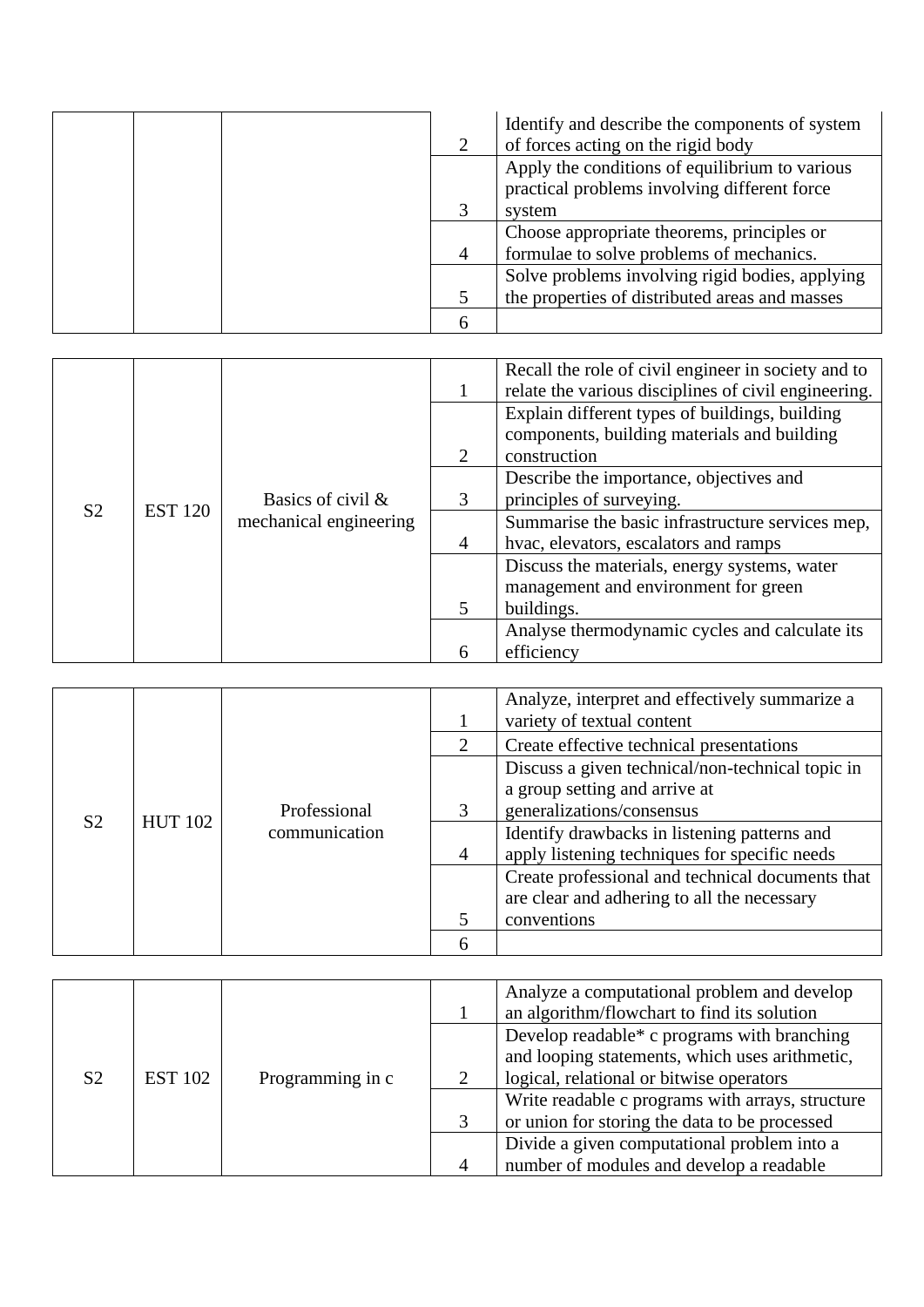|  | multi-function c program by using recursion if<br>required, to find the solution to the<br>computational problem |
|--|------------------------------------------------------------------------------------------------------------------|
|  | Write readable c programs which use pointers                                                                     |
|  | for array processing and parameter passing                                                                       |
|  | Develop readable c programs with files for                                                                       |
|  | reading input and storing output                                                                                 |

|                |                |                       |                | Understand and practice different techniques of     |
|----------------|----------------|-----------------------|----------------|-----------------------------------------------------|
|                |                |                       |                | quantitative chemical analysis to generate          |
|                |                |                       |                | experimental skills and apply these skills to       |
|                |                |                       |                | various analyses                                    |
|                |                |                       |                | Develop skills relevant to synthesize organic       |
|                |                |                       |                | polymers and acquire the practical skill to use tlc |
|                |                |                       |                | for the identification of drugs 3 develop the       |
|                |                |                       | $\overline{2}$ | ability to understand a                             |
|                |                |                       |                | Develop the ability to understand and explain the   |
|                |                |                       |                | use of modern spectroscopic techniques for          |
|                |                |                       |                | analysing and interpreting the ir spectra and nmr   |
| S <sub>2</sub> | <b>CYL 120</b> | Engineering chemistry | 3              | spectra of some organic compounds                   |
|                |                | lab                   |                | Acquire the ability to understand, explain and      |
|                |                |                       |                | use instrumental techniques for chemical            |
|                |                |                       | 4              | analysis                                            |
|                |                |                       |                | Learn to design and carry out scientific            |
|                |                |                       |                | experiments as well as accurately record and        |
|                |                |                       | 5              | analyze the results of such experiments             |
|                |                |                       |                | Function as a member of a team, communicate         |
|                |                |                       |                | effectively and engage in further learning. Also    |
|                |                |                       |                | understand how chemistry addresses social,          |
|                |                |                       |                | economical and environmental problems and           |
|                |                |                       | 6              | why it is an integral part of curriculum            |

|                |                |                    |                | Ability to undertake survey using conventional<br>equipments                                             |
|----------------|----------------|--------------------|----------------|----------------------------------------------------------------------------------------------------------|
|                |                |                    | 2              | To acquire knowlwdge in taking accurate $\&$<br>complete notes in field work to serve as legal<br>record |
|                |                |                    |                | To improve the ability to function as a member                                                           |
| S <sub>2</sub> | <b>ESL 120</b> | Civil & mechanical |                | of survey party in completing assigned field                                                             |
|                |                | workshop           | $\mathcal{R}$  | work                                                                                                     |
|                |                |                    |                | Identify basic mechanical workshop operations                                                            |
|                |                |                    | $\overline{4}$ | in accordance with the material and objects                                                              |
|                |                |                    |                | Apply appropriate tools and instruments with                                                             |
|                |                |                    | $\mathfrak{S}$ | respect to the mechanical workshop trades                                                                |
|                |                |                    |                | Apply appropriate safety measures with respect                                                           |
|                |                |                    | 6              | to the mechanical workshop trades                                                                        |

|  | $\Omega$<br>ΙVΙ |  |  | Identify analytic functions and harmonic<br>tunctions. |  |
|--|-----------------|--|--|--------------------------------------------------------|--|
|--|-----------------|--|--|--------------------------------------------------------|--|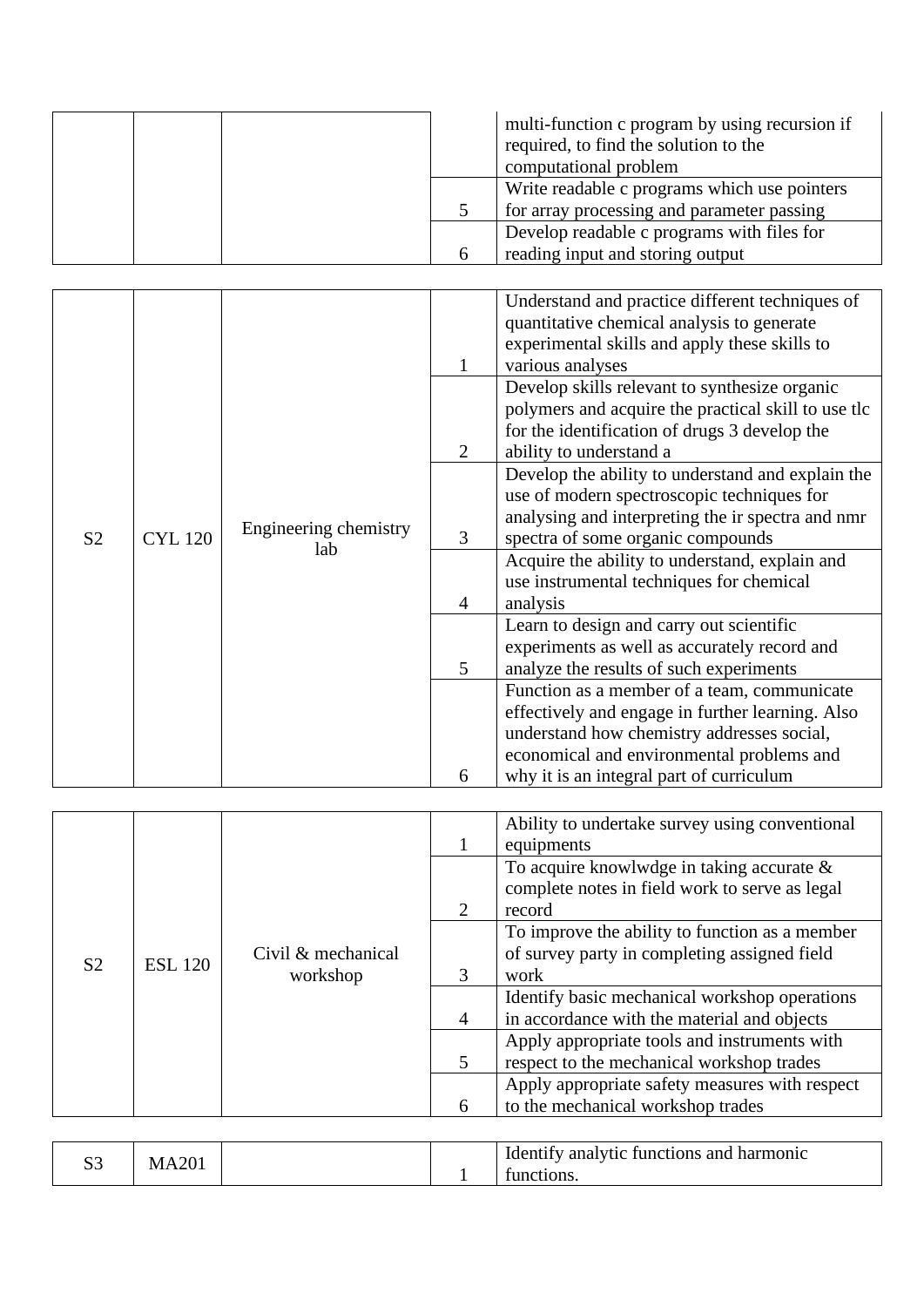|                     |   | Identify conformal mappings and some<br>important transformations. |
|---------------------|---|--------------------------------------------------------------------|
|                     |   | Evaluation of integrals using cauchy integral                      |
| Linear algebra $\&$ |   | formula.                                                           |
| complex             |   | Evaluate real definite integrals as application of                 |
| analysis            | 4 | residue theorem.                                                   |
|                     |   | Solve any given system of linear equations.                        |
|                     |   | Find the eigenvalues of the matrix and how to                      |
|                     |   | diagonalize a matrix.                                              |

|                |              |                     |                | An ability to identify the strength characteristics |
|----------------|--------------|---------------------|----------------|-----------------------------------------------------|
|                |              |                     |                | iof various structural members subjected to axial   |
|                |              |                     |                | loads                                               |
|                |              |                     |                | An ability to develop and analyse abasic design     |
|                |              |                     |                | of civil engineering complex indeterminate          |
|                |              |                     |                | structures under axial load and change of           |
|                |              |                     | 2              | temparature                                         |
|                |              |                     |                | An ability to predict bending moment and            |
|                |              |                     |                | shearing force of determinate structural members    |
| S <sub>3</sub> | <b>CE201</b> | Mechanics of solids | 3              | under lateral loading                               |
|                |              |                     |                | An ability to tackle engineering problems by        |
|                |              |                     |                | predicting bending and shearing stresses under      |
|                |              |                     | $\overline{4}$ | lateral loading                                     |
|                |              |                     |                | An ability to analyse the response of oblique       |
|                |              |                     |                | sections and the concept of stress tensor under     |
|                |              |                     |                | combined loads and tha effect of structures under   |
|                |              |                     | 5              | torsion                                             |
|                |              |                     |                | An ability to understand the effect of column       |
|                |              |                     |                | buckling and the deformation of structures under    |
|                |              |                     | 6              | loads                                               |

|                |                   |                   |                | Students will be able to understand various<br>aspects of fluid statics in detail |
|----------------|-------------------|-------------------|----------------|-----------------------------------------------------------------------------------|
|                |                   |                   |                | Students will be learning in detail about                                         |
|                |                   |                   | 2              | kinematics of fluid flow                                                          |
|                | CE <sub>203</sub> |                   |                | Students will have a better understanding in                                      |
| S <sub>3</sub> |                   | Fluid mechanics 1 | 3              | relation with dynamics of fluid flow                                              |
|                |                   |                   |                | Students will be able to gain knowledge in                                        |
|                |                   |                   | $\overline{4}$ | relation with dymanics of fluid flow                                              |
|                |                   |                   |                | Students will study in detail concepts in relation                                |
|                |                   |                   | .5             | with pipe flow                                                                    |
|                |                   |                   |                | Students will get an idea in relation with                                        |
|                |                   |                   | 6              | boundary layer theory                                                             |

| S3 | CE205 | Geology |  | Students will be able to apply the knowledge<br>from engineering geology to solve the problems<br>affecting the society and take relevant measures<br>to ensure the safety. |
|----|-------|---------|--|-----------------------------------------------------------------------------------------------------------------------------------------------------------------------------|
|----|-------|---------|--|-----------------------------------------------------------------------------------------------------------------------------------------------------------------------------|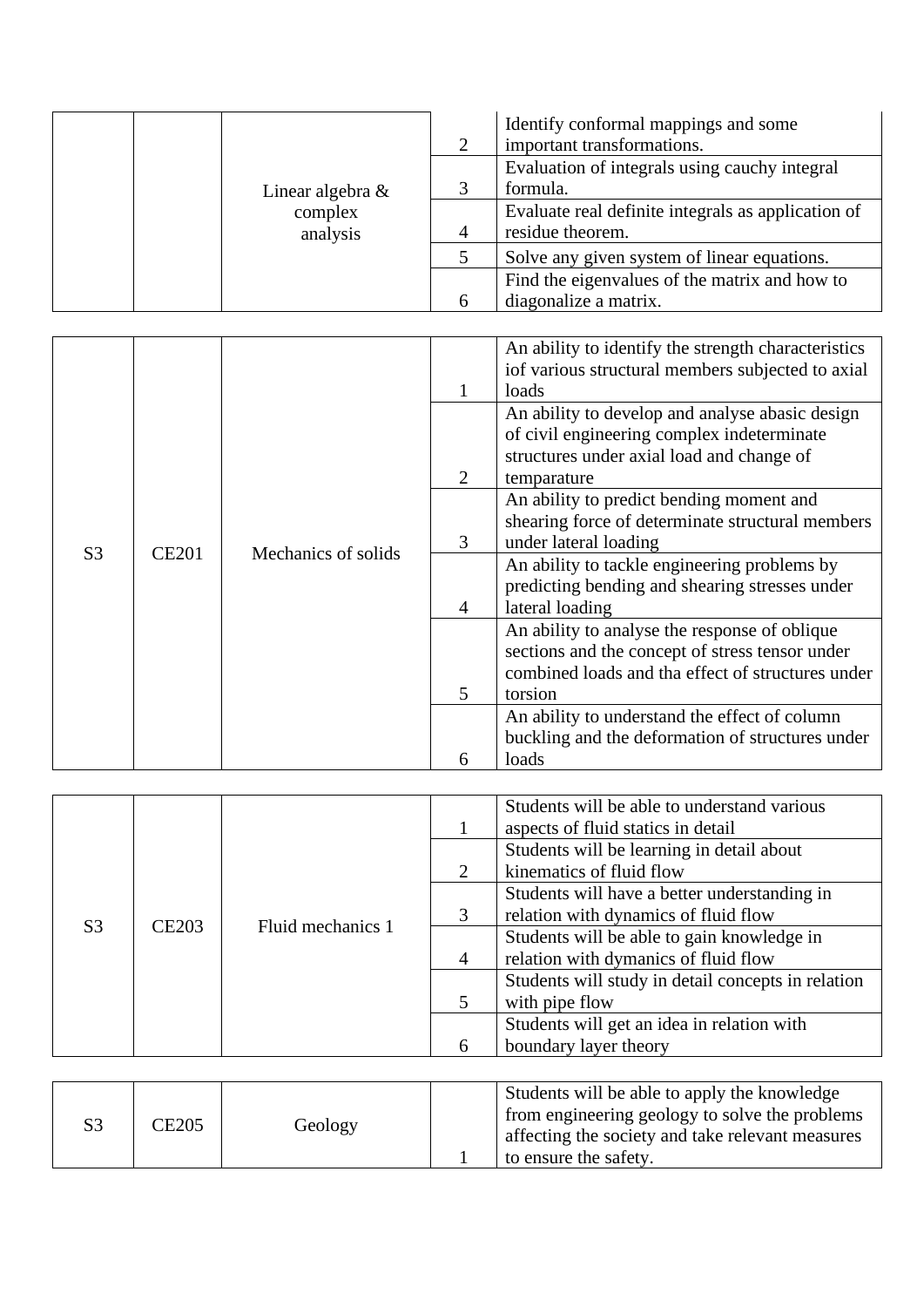|                             | Students will be able to solve the complex<br>engineering problems regarding the availability<br>of raw materials for construction and find |
|-----------------------------|---------------------------------------------------------------------------------------------------------------------------------------------|
|                             | suitable alternatives for the materials that are                                                                                            |
| $\mathcal{D}_{\mathcal{L}}$ | scarce                                                                                                                                      |
|                             | The students shall interpret the various causes                                                                                             |
|                             | and effects of earthquakes and shall develop                                                                                                |
| 3                           | solutions to minimise the effects of earthquake.                                                                                            |
|                             | Identifying each mineral with respect to their                                                                                              |
|                             | physical properties helps students to classify the                                                                                          |
|                             | types and properties of rocks and their suitability                                                                                         |
| 4                           | in various fields of engineering.                                                                                                           |
|                             | The knowledge of using various instruments                                                                                                  |
|                             | helps the students to analyse various features on                                                                                           |
|                             | the earth and the attitude of geologic structures                                                                                           |
|                             | helps the students to analyse the complex                                                                                                   |
| 5                           | engineering activities of the structures.                                                                                                   |
|                             | By studying the various natural hazards, its                                                                                                |
|                             | causes, remedies and prevention can help                                                                                                    |
|                             | students to tackle the occurrence of adverse                                                                                                |
| 6                           | situations in society.                                                                                                                      |

|                                |  |           |                                                                                       | Students will be able to use conventional<br>surveying instruments like chain compass plane<br>table etc |
|--------------------------------|--|-----------|---------------------------------------------------------------------------------------|----------------------------------------------------------------------------------------------------------|
|                                |  |           | 2                                                                                     | Students will be able to use levelling instruments                                                       |
| S <sub>3</sub><br><b>CE207</b> |  | 3         | Students will be able to attain knowledge in<br>measurement of area & eartwork volume |                                                                                                          |
|                                |  | Surveying | $\overline{4}$                                                                        | Students will be able to attain knowledge in<br>triangulation survey                                     |
|                                |  |           | 5                                                                                     | Students will be able to attain knowledge in<br>calculating mpy                                          |
|                                |  |           |                                                                                       | Students will be able to use various edm                                                                 |
|                                |  |           | 6                                                                                     | instruments                                                                                              |

|    |              |            | Communicate effectively                  |
|----|--------------|------------|------------------------------------------|
|    |              |            | Make effective presentation              |
| S3 | <b>HS210</b> | Life skill | Face interview $\&$ group discussion     |
|    |              |            | Work in group $&$ team                   |
|    |              |            | Handle engineering ethics & human values |
|    |              |            | Become an effective leader               |

| S3 | CE231 | Civil engineering<br>drafting lab | To understand the drawings of various |
|----|-------|-----------------------------------|---------------------------------------|
|    |       |                                   | components of buildings               |
|    |       |                                   | Preperation of buildings              |
|    |       |                                   | Interpretation of building drawings   |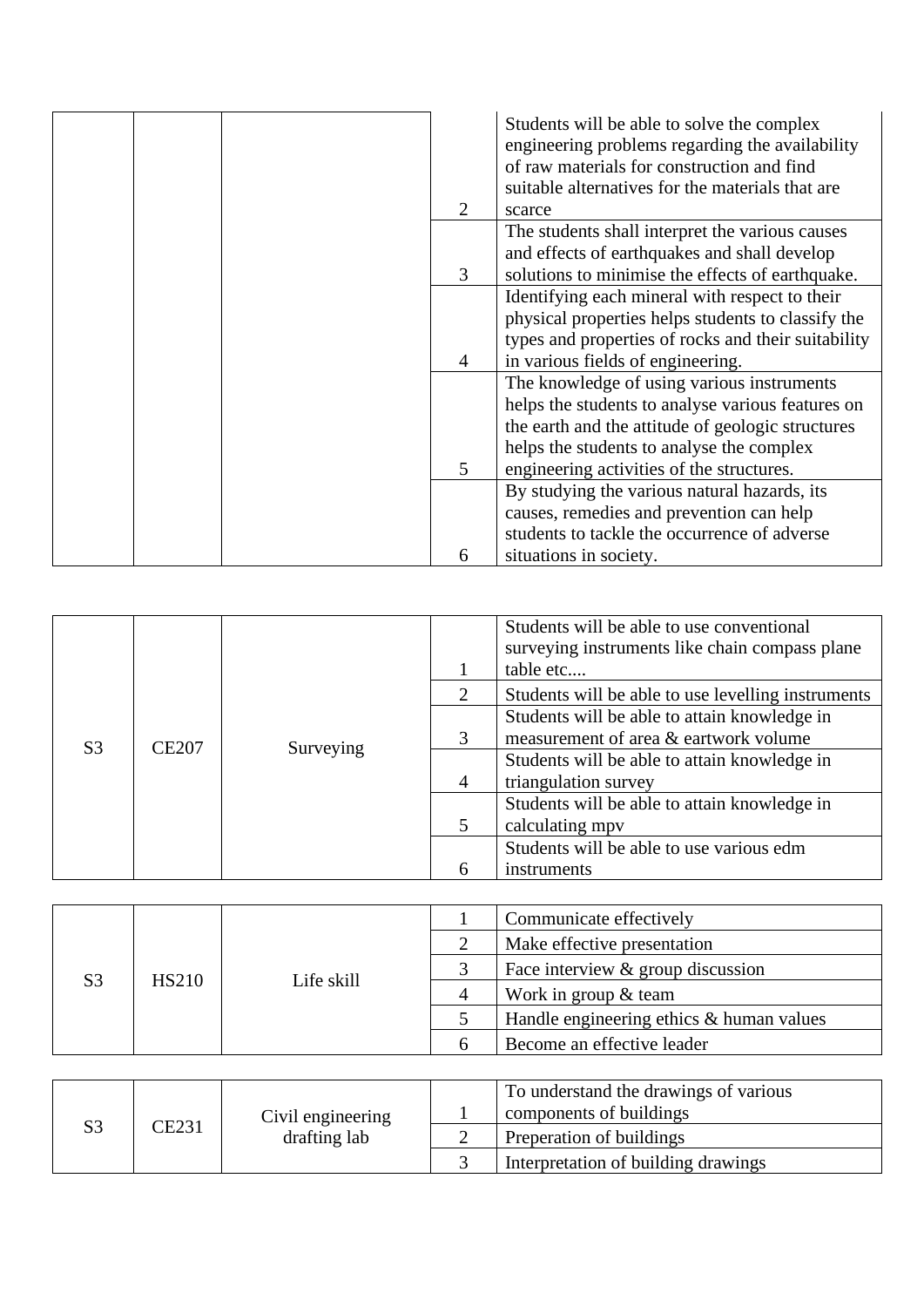|                |       |               | $\overline{4}$ | Use of a drafting software                                                                                           |
|----------------|-------|---------------|----------------|----------------------------------------------------------------------------------------------------------------------|
|                |       |               |                |                                                                                                                      |
|                |       |               |                | Ability to undertake survey using conventional<br>equipments                                                         |
| S <sub>3</sub> |       | Surveying lab | 2              | To acquire knowlwdge in taking accurate $\&$<br>complete notes in field work to serve as legal<br>record             |
|                | CE233 |               | 3              | To improve the ability to function as a member<br>of survey party in completing assigned field<br>work               |
|                |       |               | $\overline{4}$ | To understand the need for licensed survey and<br>to understand positioning information for propert<br>$&$ structure |
|                |       |               | 5              | To develop the ability to utilize equipment<br>according to the objective of project work                            |
|                |       |               | 6              | To study about theodolite and total station                                                                          |

|                | <b>MA202</b> |                                                                     |                | To have a concept of discrete probability density<br>functions and probabilty distributions like<br>binomial distribution and poisson distribution.  |
|----------------|--------------|---------------------------------------------------------------------|----------------|------------------------------------------------------------------------------------------------------------------------------------------------------|
|                |              | Probability distributions,<br>transforms<br>andnumerical<br>methods | 2              | To have a concept of continuous probability<br>density functions and probability distributions<br>like<br>norma ,gamma and exponential distribution. |
| S <sub>4</sub> |              |                                                                     | 3              | To use fourier integrals and fourier transforms in<br>solving various engineering problems.                                                          |
|                |              |                                                                     | $\overline{4}$ | To understand the concept of laplace and inverse<br>laplace transforms and apply them to solve<br>ordinary differential equations.                   |
|                |              |                                                                     | 5              | To use the iteration and interpolation methods to<br>solve engineering problems.                                                                     |
|                |              |                                                                     |                | To use the concept of numerical methods and<br>their applications to solve                                                                           |
|                |              |                                                                     | 6              | linear systems and first order odes.                                                                                                                 |

|    | <b>CE202</b> | Structural analysis i |   | Truss analysis using method of joints and<br>section, castigliano's theorem, strain energy                                 |
|----|--------------|-----------------------|---|----------------------------------------------------------------------------------------------------------------------------|
|    |              |                       | 2 | Application of energy methods, and method of<br>virtual work to statically determinate trusses,<br>portal frames and beams |
| S4 |              |                       |   | Application of energy method to statically                                                                                 |
|    |              |                       | 3 | indeterminate trusses, portal frames and beams,                                                                            |
|    |              |                       | 4 | Influence line diagram and moving loads                                                                                    |
|    |              |                       |   | Analysis of cables and suspension bridges                                                                                  |
|    |              |                       | 6 | Analysis of statically determinate arches                                                                                  |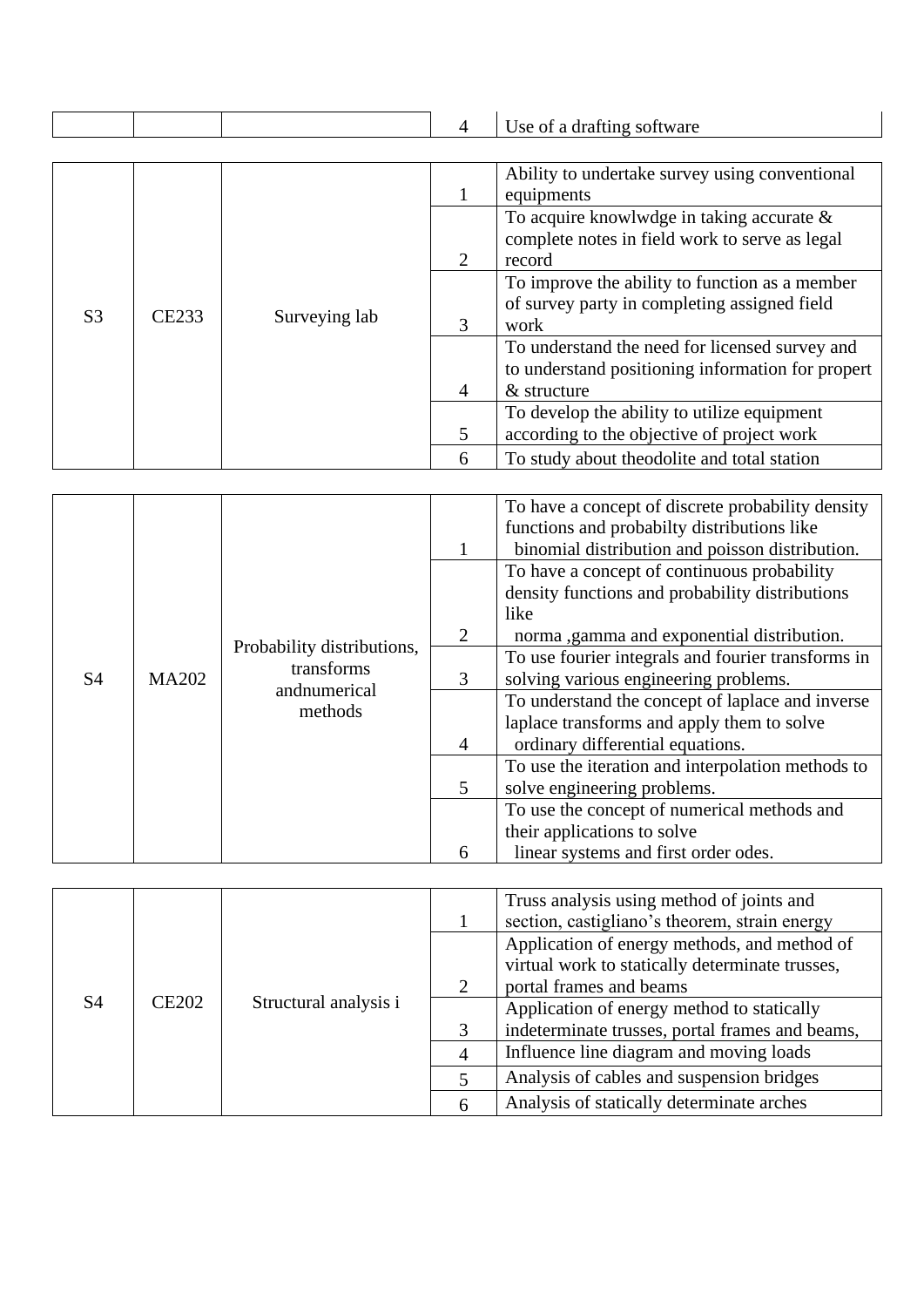|           |              |                         |                | To give an experience in the implementation of<br>new technology concepts which are applied in |
|-----------|--------------|-------------------------|----------------|------------------------------------------------------------------------------------------------|
|           |              |                         |                | field of advanced construction.                                                                |
|           |              |                         |                | To study different methods of construction to                                                  |
|           |              |                         |                | successfully achieve the structural design with                                                |
|           |              |                         | 2              | recommended specifications.                                                                    |
|           |              |                         |                | To study of construction equipments, and                                                       |
|           |              | Construction technology |                | temporary works required to facilitate the                                                     |
|           | <b>CE204</b> |                         | 3              | construction process                                                                           |
| <b>S4</b> |              |                         |                | To provide a coherent development to the                                                       |
|           |              |                         |                | students for the courses in sector of advanced                                                 |
|           |              |                         | 4              | construction technology.                                                                       |
|           |              |                         |                | To involve the application of scientific and                                                   |
|           |              |                         |                | technological principles of planning, analysis,                                                |
|           |              |                         |                | design and management to construction                                                          |
|           |              |                         | $\mathfrak{H}$ | technology.                                                                                    |
|           |              |                         |                | To present the new technology of civil                                                         |
|           |              |                         |                | engineering and concepts related advanced                                                      |
|           |              |                         | 6              | construction technology.                                                                       |

|    |                   |                    |                                             | Get an insight of hydraulic turbines.                                        |
|----|-------------------|--------------------|---------------------------------------------|------------------------------------------------------------------------------|
|    |                   |                    | 2                                           | Capable of understanding types of pumps and<br>working of centrifugal pumps. |
|    |                   |                    | Capable of analyzing open channel flows and |                                                                              |
|    | CE <sub>206</sub> | Fluid mechanics ii | 3                                           | designing open channels.                                                     |
| S4 |                   |                    |                                             | Understand the dynamics behind hydraulic jump.                               |
|    |                   |                    |                                             | Analyse gradully varied flow and design of                                   |
|    |                   |                    |                                             | trapezoidal channels.                                                        |
|    |                   |                    |                                             | Understand the concept of dimensional analysis                               |
|    |                   |                    |                                             | and model studies.                                                           |

|    |              |                     |                | Students will be able to understand the          |
|----|--------------|---------------------|----------------|--------------------------------------------------|
|    |              |                     |                | objectives of soil exploration and take          |
|    |              |                     |                | judgements on various investigation steps        |
|    |              |                     |                | Students will be able to understand the various  |
|    |              |                     |                | methods, its procedures, apllicability and       |
|    |              |                     |                | limitations of exploration methods               |
|    |              |                     |                | Students will be able to corelate the values of  |
|    |              |                     |                | various sounding methods with various            |
| S4 | <b>CE208</b> | Geotechnical engg i | 3              | engineering $\&$ index properties of soil        |
|    |              |                     |                | The students will understand the various         |
|    |              |                     |                | geophysical methods, its applications $\&$       |
|    |              |                     | $\overline{4}$ | limitations                                      |
|    |              |                     |                | The students will acquire knowledge about the    |
|    |              |                     |                | soil sampling and could take judgements in       |
|    |              |                     | 5              | choosing the type of samplers                    |
|    |              |                     |                | The students will be capable to prepare the sub- |
|    |              |                     | 6              | soil investigation reports                       |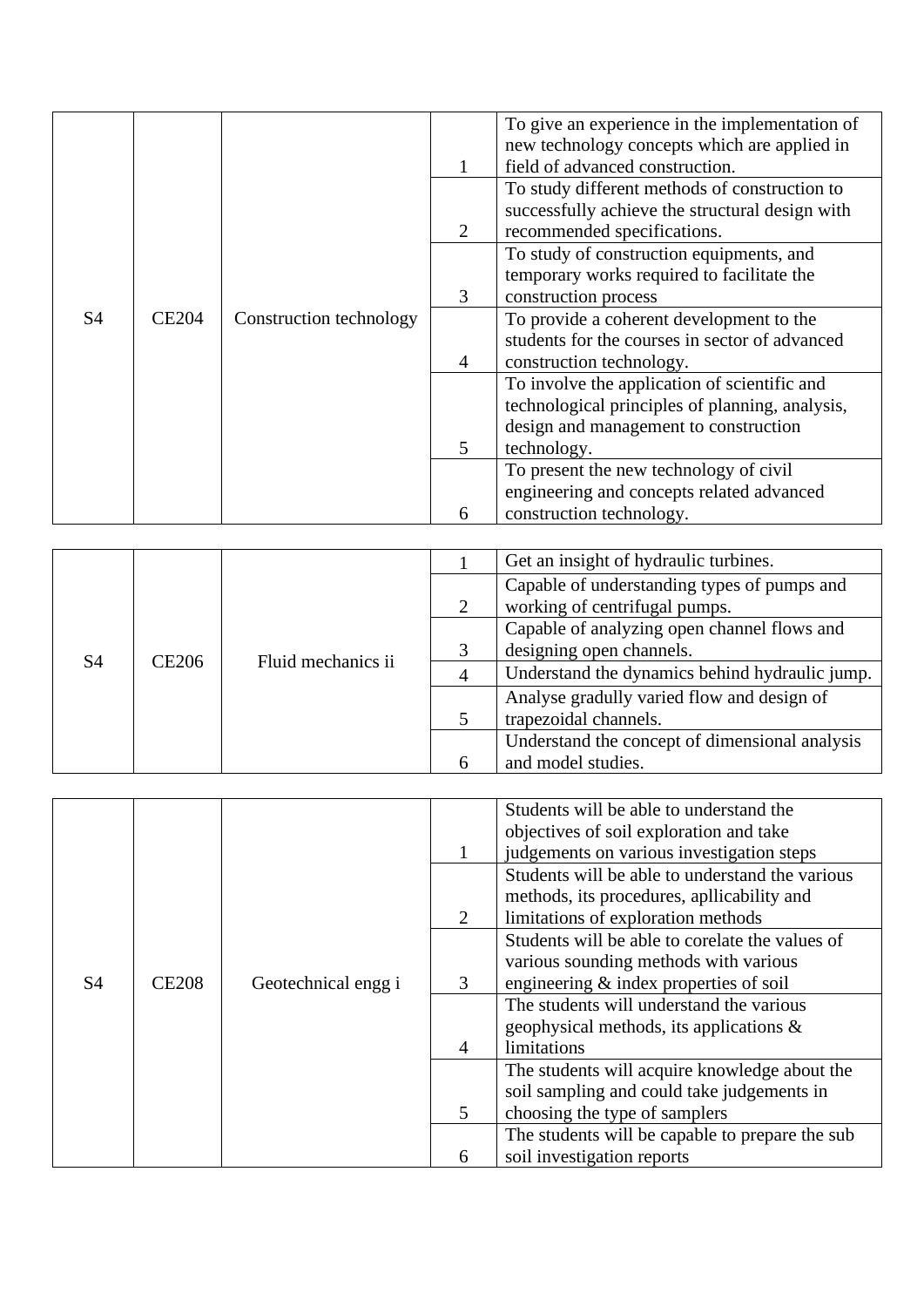|                |              |                    |   | Make investment decisions based on capital        |
|----------------|--------------|--------------------|---|---------------------------------------------------|
|                |              |                    |   | budgeting methods in alignment microeconomic      |
|                |              |                    |   |                                                   |
|                |              |                    |   | and                                               |
|                |              |                    |   | macroeconomic theories.                           |
|                |              |                    |   | Able to analyse the profitability of the firm,    |
|                |              |                    |   | economy of operation, determination of price      |
|                |              |                    |   | under various market                              |
|                |              |                    |   | situations with good grasp on the effect of trade |
|                |              |                    | 2 | cycles in business.                               |
|                |              |                    |   | Gain knowledge on monetary theory, measures       |
| S <sub>4</sub> | <b>HS200</b> | Business economics |   | by rbi in controlling interest rate and emerging  |
|                |              |                    |   | concepts                                          |
|                |              |                    | 3 | like bitcoin.                                     |
|                |              |                    |   | Gain knowledge of elementary accounting           |
|                |              |                    |   | concepts used for preparing balance sheet and its |
|                |              |                    | 4 | interpretation.                                   |
|                |              |                    |   | Identify the need for various credit control      |
|                |              |                    |   | methods and the significance of national income   |
|                |              |                    | 5 | concepts.                                         |
|                |              |                    |   | Understand the functioning of the indian capital  |
|                |              |                    | 6 | and money markets and the tax system.             |

| S4 | CE232 | Material testing lab | Students will aquire knowledge on mechanical<br>behavior of materials |
|----|-------|----------------------|-----------------------------------------------------------------------|
|    |       |                      | Students will be able to conduct experiments and                      |
|    |       |                      | determine the mechanical properties of materials                      |

|                |       |                     |                | Ability to use different plumbing tools to         |
|----------------|-------|---------------------|----------------|----------------------------------------------------|
|                |       |                     |                | construct piping systems                           |
|                |       |                     |                |                                                    |
|                |       |                     |                | Ability to calibrate flow rate measuring devices   |
|                |       |                     | 2              | such as venturimeter, orifice meter and notches.   |
|                |       |                     |                | Ability to measure the frictional losses in fluid  |
|                |       |                     |                | flow and characterize laminar and turbulent        |
| S <sub>4</sub> |       |                     | $\mathcal{R}$  | flows.                                             |
|                | CE234 | Fluid mechanics lab |                | Ability to understand the importance of stability  |
|                |       |                     | $\overline{4}$ | of the floating body.                              |
|                |       |                     |                | Ability to find the performance characteristics of |
|                |       |                     |                | hydraulic turbines and pumps under different       |
|                |       |                     | 5              | working conditions.                                |
|                |       |                     |                | Ability to design of a piping systems and          |
|                |       |                     |                | selection of suitable pump for transmission of     |
|                |       |                     | 6              | drinking water.                                    |

|       | Design of    | Apply the fundamental concepts of limit state method |
|-------|--------------|------------------------------------------------------|
| Ce301 | concrete     | Use is code of practice for the design of concrete   |
|       | structures i | elements                                             |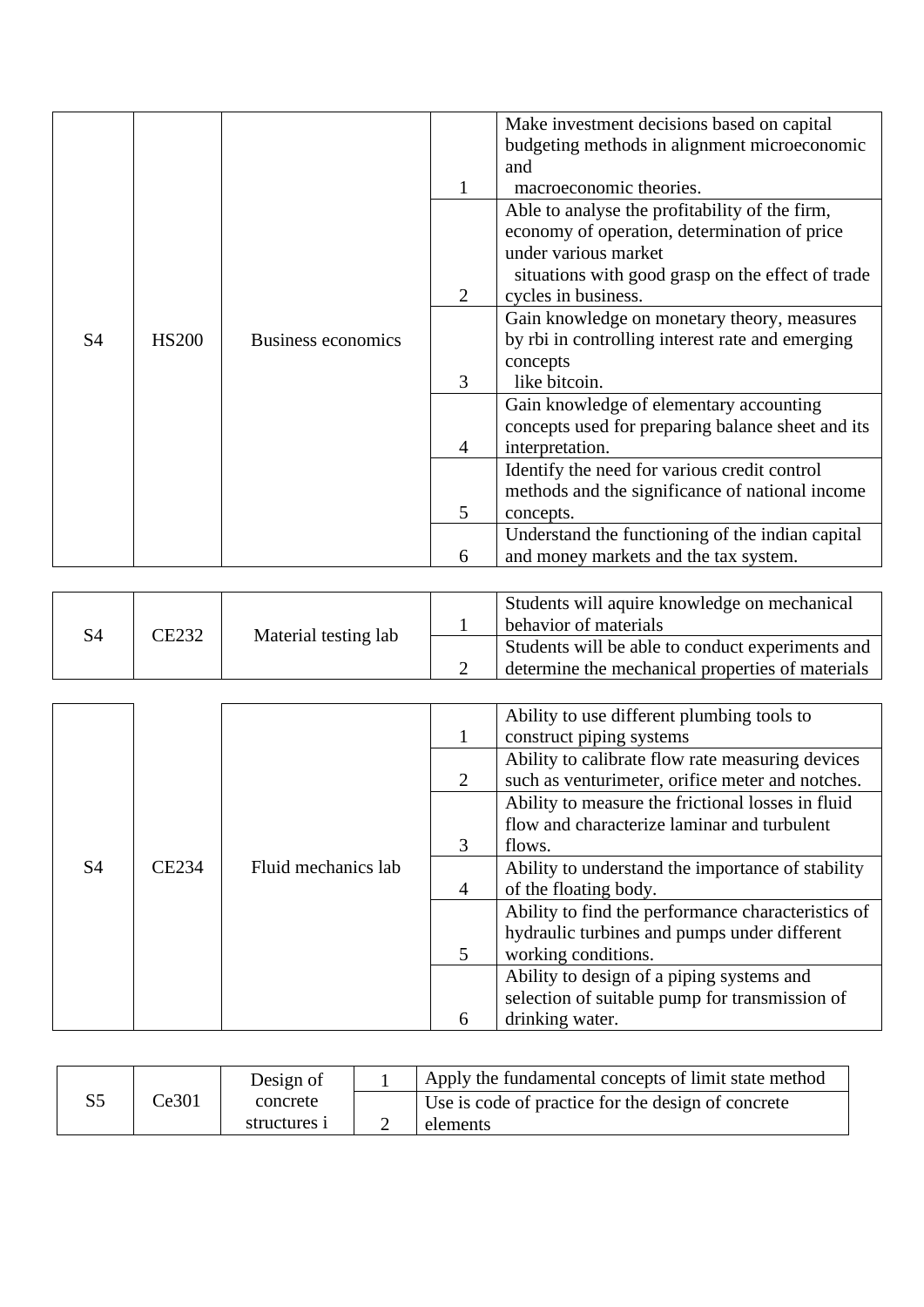|  |  | Understand the structural behavior of reinforced<br>concrete elements in bending, shear, compression and |
|--|--|----------------------------------------------------------------------------------------------------------|
|  |  | torsion.                                                                                                 |
|  |  | Design beams, slab, stairs, columns and draw the                                                         |
|  |  | reinforcement details.                                                                                   |
|  |  | Analyze and design for deflection and crack control of                                                   |
|  |  | reinforced concrete members.                                                                             |
|  |  | Draw the reinforcement details of structural elements                                                    |

|                |       |                                             |         | Assess the analysis of structures using force method |
|----------------|-------|---------------------------------------------|---------|------------------------------------------------------|
|                |       |                                             |         | Assess the analysis of structures using displacement |
|                |       |                                             |         | methods                                              |
|                |       |                                             |         | Assess the analysis of structures using displacement |
| S <sub>5</sub> | Ce303 | Structural<br>analysis ii<br>$\overline{4}$ |         | methods                                              |
|                |       |                                             |         | Assess the analysis of structures using displacement |
|                |       |                                             | methods |                                                      |
|                |       |                                             |         | Analysis of curved beams in plan                     |
|                |       |                                             | 6       | Analysis of structures using plastic theory          |

|                |       |              |                | Students will be able to analyse the stresses transferred<br>to the soil by various structures                |
|----------------|-------|--------------|----------------|---------------------------------------------------------------------------------------------------------------|
|                |       |              | 2              | Students will be exposed to the geotechnical aspects of<br>structures retaining soil                          |
|                |       | Geotechnical |                | Students will understand the possible bearing capacity<br>& settlement failures challenging a design engineer |
| S <sub>5</sub> | Ce305 | engg         | $\overline{4}$ | The students will acquire basic design concepts of<br>various shallow $\&$ deep foundations                   |
|                |       |              |                | The students will be exposed to basic analysis of<br>machine foundations covering undamped vibrations         |
|                |       |              |                | The students will get to know the basics of site                                                              |
|                |       |              | 6              | investigations & guidelines practiced                                                                         |

|                |       |                  |                | Students will be able to create a fundamental basics on |
|----------------|-------|------------------|----------------|---------------------------------------------------------|
|                |       |                  |                | traverse surveying                                      |
|                |       |                  |                | Students will be able to develop knowledge on           |
|                |       |                  | 2              | fundamental concepts of curve surveying                 |
|                |       |                  |                | Students will be able to able to explain about the      |
| S <sub>5</sub> | Ce307 | <b>Geomatics</b> | 3              | concepts of global navigation satellite system          |
|                |       |                  |                | Students will be able to understand the methods in      |
|                |       |                  | $\overline{4}$ | global positioning system                               |
|                |       |                  |                | Students will be able to get knowledge on remote        |
|                |       |                  | 5              | sensing                                                 |
|                |       |                  |                | Students will be able to understand the concepts        |
|                |       |                  | 6              | involved in geographical information system             |

| Ce309 | Water resource                                     | Students will be able to understand the hydrological<br>cycle |
|-------|----------------------------------------------------|---------------------------------------------------------------|
| engg  | Students will be able to assess the surface runoff |                                                               |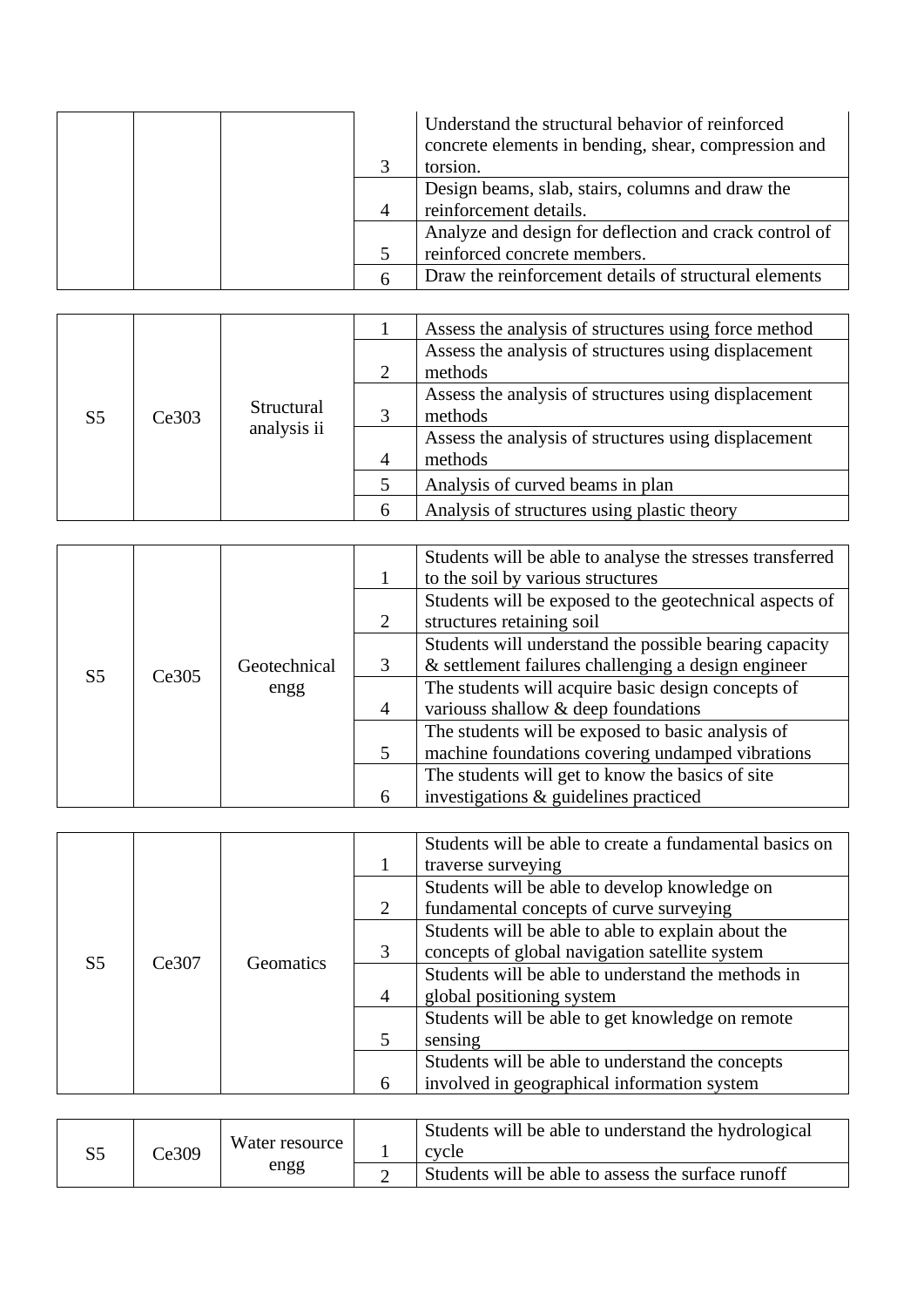|  |  | Students will be able to estimate the irrigation demand |
|--|--|---------------------------------------------------------|
|  |  | Students will be able to conduct stream flow            |
|  |  | measurement                                             |
|  |  | Students will be able to plan a reservoir               |
|  |  | Students will have the basic concepts of ground water   |
|  |  | hydrology                                               |

|                |                   |                                                   |                | Identify the functional role of ingredients of concrete |
|----------------|-------------------|---------------------------------------------------|----------------|---------------------------------------------------------|
|                |                   |                                                   |                | and apply this knowledge to mix design philosophy       |
|                |                   |                                                   |                | Acquire and apply fundamental knowledge in the fresh    |
|                |                   |                                                   | 2              | and hardened properties of concrete                     |
|                |                   |                                                   |                | Evaluate the effect of the environment on service life  |
|                |                   |                                                   |                | performance, properties and failure modes of structural |
|                |                   | Advanced                                          |                | concrete demonstrate techniques of measuring the non    |
| S <sub>5</sub> | Ce361<br>concrete |                                                   | 3              | destructive testing of concrete structure               |
|                |                   | technology                                        |                | Develop an awareness of the utilisation of waste        |
|                |                   |                                                   |                | materials as novel innovative materials for use in      |
|                |                   |                                                   | $\overline{A}$ | concrete                                                |
|                |                   | Design a concrete mix which fulfills the required |                |                                                         |
|                |                   |                                                   | 5              | properties for fresh and hardened concrete              |
|                |                   |                                                   |                | To study techniques of measuring the non destructive    |
|                |                   |                                                   | 6              | testing of concrete structure                           |

|                |       |               |                | Students will be able to understand the objectives of     |
|----------------|-------|---------------|----------------|-----------------------------------------------------------|
|                |       |               |                | soil exploration and take judgements on various           |
|                |       |               |                | investigation steps                                       |
|                |       |               |                | Students will be able to understand the various           |
|                |       |               |                | methods, its procedures, apllicability and limitations of |
|                |       |               | 2              | exploration methods                                       |
|                |       |               |                | Students will be able to corelate the values of various   |
|                |       | Geotechnical  |                | sounding methods with various engineering $&index$        |
| S <sub>5</sub> | Ce363 | investigation | 3              | properties of soil                                        |
|                |       |               |                | The students will understand the various geophysical      |
|                |       |               | $\overline{4}$ | methods, its applications & limitations                   |
|                |       |               |                | The students will acquire knowledge about the soil        |
|                |       |               |                | sampling and could take judgements in choosing the        |
|                |       |               | 5              | type of samplers                                          |
|                |       |               |                | The students will be capable to prepare the sub soil      |
|                |       |               | 6              | investigation reports                                     |

|                |       |                              | Understand the various aspects of                       |
|----------------|-------|------------------------------|---------------------------------------------------------|
|                |       |                              | ecology, ecosystem, material cycling                    |
|                |       |                              | Understanding the concepts of air pollution             |
| S <sub>5</sub> | Ce371 | Environment<br>and pollution | Recogonise the various aspects of water pollution       |
|                |       |                              | Recogonise the various aspects of solid waste pollution |
|                |       |                              | Better understanding of soil degradation                |
|                |       |                              | Develop basic understanding of noise pollution          |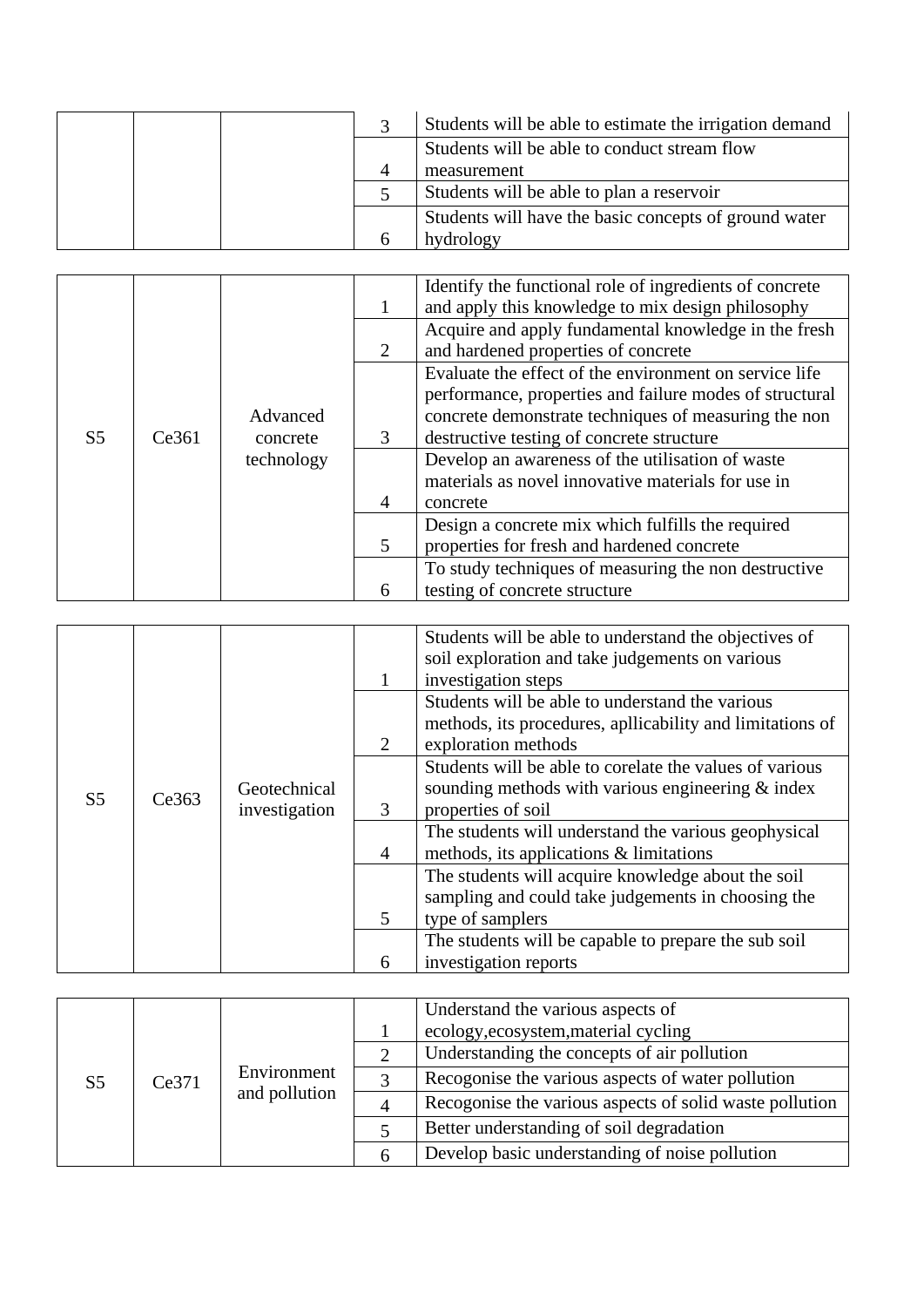|                |       |                | To intiate on creative design thinking                   |
|----------------|-------|----------------|----------------------------------------------------------|
|                |       |                | To make aware of the design process                      |
| S <sub>5</sub> | Ce341 |                | To familiarise prototyping                               |
|                |       | Design project | Familiarise designing on various aspects of the product  |
|                |       |                | Familiarise value engineering                            |
|                |       |                | Introduce optimisation in design and ipr related aspects |

|                | Ce331 | Materials<br>testing lab ii |                             | Students will be able to gain knowledge about the<br>properties of construction materials with codal<br>provisions.    |
|----------------|-------|-----------------------------|-----------------------------|------------------------------------------------------------------------------------------------------------------------|
| S <sub>5</sub> |       |                             | $\mathcal{D}_{\mathcal{L}}$ | Students will be able to understand and compare the<br>properties of fresh hardened concrete with indian<br>standards. |
|                |       |                             | $\mathcal{R}$               | Enable the students to prepare concrete mixes of<br>different grades.                                                  |
|                |       |                             |                             | Enable the students to get a sound of knowledge in the<br>selection of material's quality control to become a          |
|                |       |                             | $\overline{4}$              | good practicing engineer.                                                                                              |
|                |       |                             | 5                           |                                                                                                                        |
|                |       |                             | 6                           |                                                                                                                        |

|                |       | Geotechnical<br>engineering lab |                | Have capability to classify soils based on test results<br>and interpret engineering behaviour based on test<br>results |
|----------------|-------|---------------------------------|----------------|-------------------------------------------------------------------------------------------------------------------------|
|                |       |                                 | 2              | Able to evaluate permeability and shear strength of soil                                                                |
| S <sub>5</sub> | Ce333 |                                 |                | Able to evaluate settlement characteristics of soil                                                                     |
|                |       |                                 |                | Able to evaluate compaction charcateristics required                                                                    |
|                |       |                                 | $\overline{4}$ | for field application                                                                                                   |
|                |       |                                 |                | Able to evaluate the swell characteristics of soil                                                                      |
|                |       |                                 |                |                                                                                                                         |

|  |                                                     |   |                                                         | Students will be able to design diversion head work |
|--|-----------------------------------------------------|---|---------------------------------------------------------|-----------------------------------------------------|
|  |                                                     |   |                                                         | Students will be able to design canals              |
|  | Design of<br>hydraulic<br>S6<br>Ce302<br>structures |   | Students will be able to design canal falls, aqueducts  |                                                     |
|  |                                                     |   | etc.                                                    |                                                     |
|  |                                                     |   | Students will be able to do basic design of gravity dam |                                                     |
|  |                                                     |   | Students will be able to design arch                    |                                                     |
|  |                                                     | h | Students will be able to design embankment dam          |                                                     |

|    |       | Design of<br>concrete<br>structures ii | Design eccentrically loaded and slender columns using<br>sp 16 design charts |
|----|-------|----------------------------------------|------------------------------------------------------------------------------|
| S6 | Ce304 |                                        | Design different types of foundations                                        |
|    |       |                                        | Design and detail cantilever retaining wall and                              |
|    |       |                                        | understand the design principles of counterfort                              |
|    |       |                                        | retaining wall                                                               |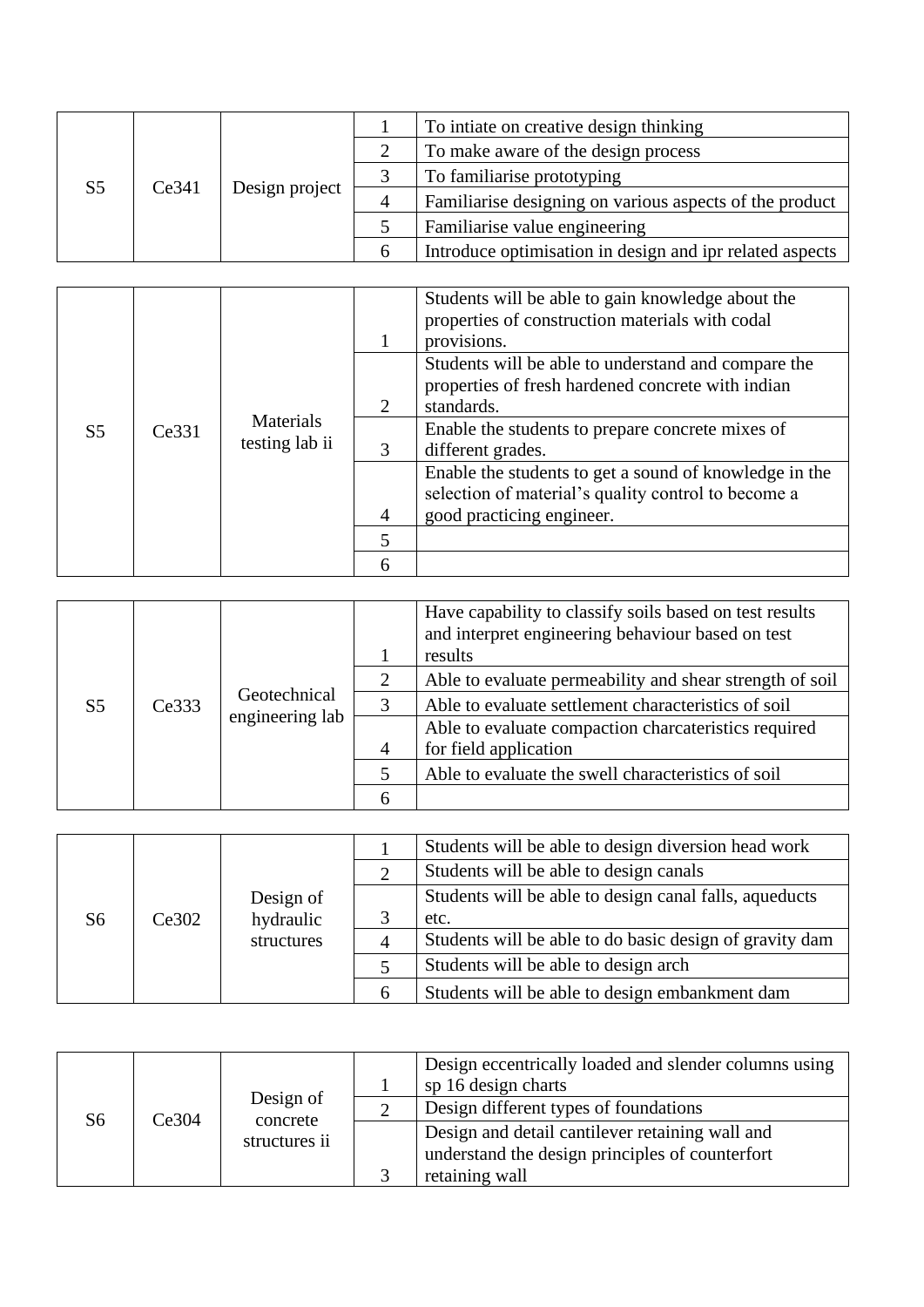|  | Design and detail circular slabs and domes          |
|--|-----------------------------------------------------|
|  | Design rectangular and circular water tank using is |
|  | coefficients                                        |
|  | Gain knowledge of prestressed concrte fundamentals  |
|  | and analyse pre and post tensioned beams            |

|    |       | Computer<br>programming<br>and<br>computational<br>techniques |                | Students will be able to analyze and program simple<br>problems in $c++$        |
|----|-------|---------------------------------------------------------------|----------------|---------------------------------------------------------------------------------|
|    |       |                                                               | 2              | Students will be able to build ip programs or more<br>complex problems in $c++$ |
| S6 | Ce306 |                                                               |                | Students will get acquainted with modular approach to<br>com[plex problems]     |
|    |       |                                                               | $\overline{A}$ | The students will know bsics of oop style programming                           |
|    |       |                                                               |                | The students will be able to familiarize with basic                             |
|    |       |                                                               | 5              | numerical algorithms used in engineering                                        |
|    |       |                                                               |                | The students will be able to familiarize with complex                           |
|    |       |                                                               | 6              | numerical algorithms used in engineering                                        |

|                |       |                                 |                | Able to design the geometrics of roads - sd, radius,     |
|----------------|-------|---------------------------------|----------------|----------------------------------------------------------|
|                |       |                                 |                | cross section elements                                   |
|                |       |                                 |                | To make the students aware of super elevation design,    |
|                |       |                                 | 2              | imporatance of transition curve and valley curve         |
|                |       | Transportation<br>engineering-i |                | Able to design flexible pavements $\&$ its failures $\&$ |
|                |       |                                 |                | traffic engineering charachters                          |
| S <sub>6</sub> | Ce308 |                                 |                | To provide awareness of design of traffic signal $\&$    |
|                |       |                                 |                | study aircraft charachers which affect planning &        |
|                |       |                                 | $\overline{4}$ | design of aircrafts                                      |
|                |       |                                 |                | To provide the design of runways taxiways $\&$ various   |
|                |       |                                 |                | traffic control devices.                                 |
|                |       |                                 |                |                                                          |

|    |              |                             |                | To understand the different management practice      |
|----|--------------|-----------------------------|----------------|------------------------------------------------------|
|    |              |                             |                | To know about the management thories and its         |
|    |              |                             |                | application                                          |
|    | <b>Hs300</b> | Principles of<br>management |                | To know about the levels of planning                 |
| S6 |              |                             |                | To develop skill for making decisions in an          |
|    |              |                             | $\overline{4}$ | organization                                         |
|    |              |                             |                | To understand the hr functions                       |
|    |              |                             | 6              | To learn the different types of leadership qualities |

|    | Ce362 | Ground<br>improvement<br>techniques | An understanding about types of ground improvement<br>techniques and soil distribution in india |
|----|-------|-------------------------------------|-------------------------------------------------------------------------------------------------|
|    |       |                                     | Knowledge about various types of grouts and its<br>applications                                 |
| S6 |       |                                     | Knowledge about types of chemical stabilization and                                             |
|    |       |                                     | their construction methods                                                                      |
|    |       |                                     | Understanding about ground anchors, rock bolts, and                                             |
|    |       |                                     | soil nailing                                                                                    |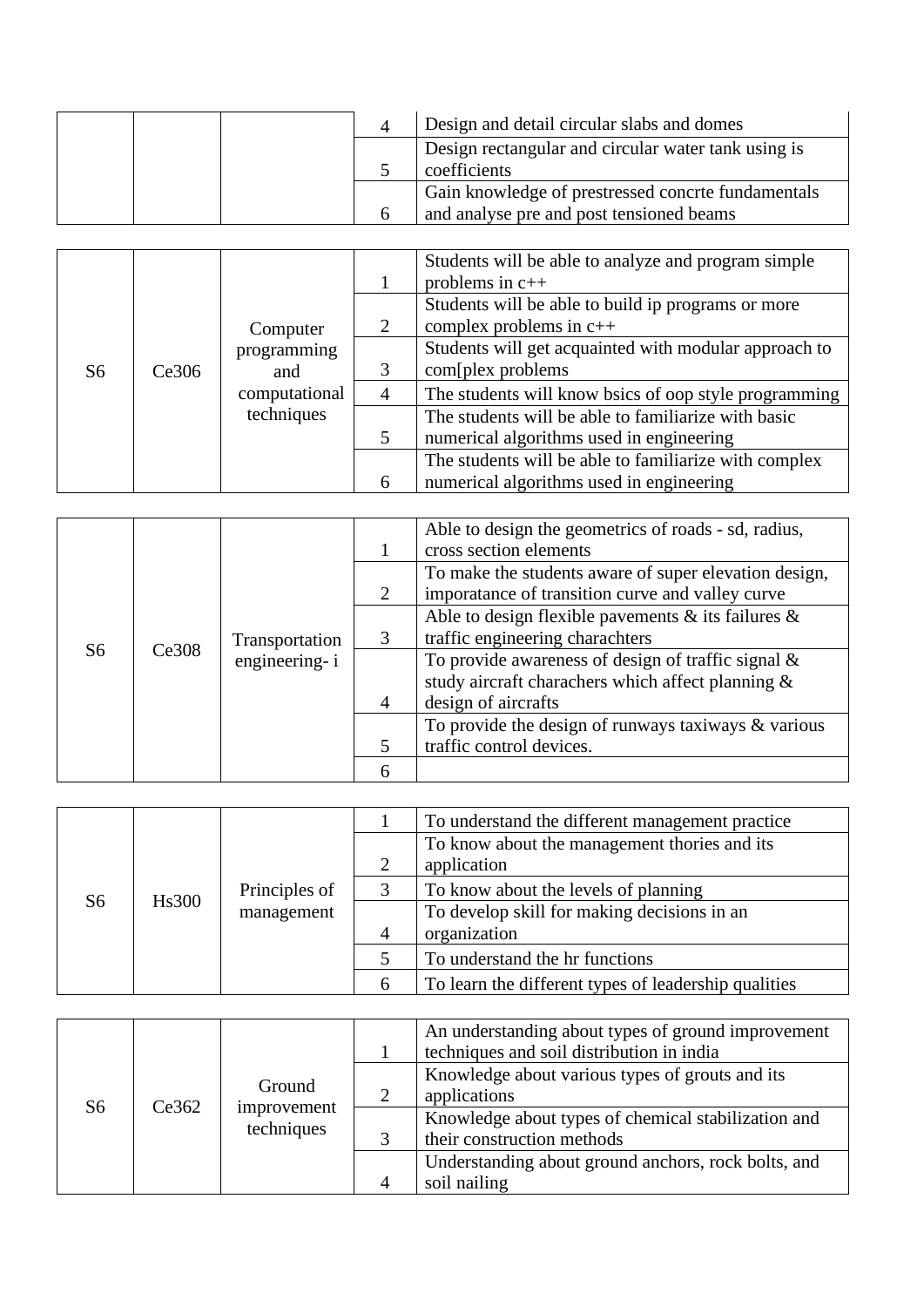|  |  | Knowledge about compaction of soil                   |
|--|--|------------------------------------------------------|
|  |  | Understanding about various methods of dewatering of |
|  |  | SO1l                                                 |
|  |  |                                                      |

|    |        | Traffic engg $\&$<br>management | Estimate basic characteristics of traffic stream |
|----|--------|---------------------------------|--------------------------------------------------|
|    | Ce 366 |                                 | Conduct traffic studies                          |
|    |        |                                 | Design traffic signal systems                    |
| S6 |        |                                 | Determine the capacity of highways               |
|    |        |                                 | Analyze traffic data                             |
|    |        |                                 | Study about traffic flow characteristics         |

|    |       |                           |                | Understands the basics of air ollution roblems       |
|----|-------|---------------------------|----------------|------------------------------------------------------|
|    |       |                           |                | An ability to know how the air pollutants affects on |
|    |       |                           |                | environment and ecosystem                            |
|    |       |                           |                | Basic knowledge on various asects of air pollutants  |
| S6 | Ce374 | Air quality<br>management |                | Create an awareness regarding the disersion of air   |
|    |       |                           | $\overline{A}$ | pollutants                                           |
|    |       |                           |                | Knowledge on air quality monitoring and air quality  |
|    |       |                           |                | standards                                            |
|    |       |                           |                | Understans the various techniques that can be adoted |
|    |       |                           | 6              | for manging air ollution related roblems             |

|                |       |                 |                | Students will be able to assess quality of pavement<br>materials |
|----------------|-------|-----------------|----------------|------------------------------------------------------------------|
|                |       |                 |                | Able to conduct various tests on aggregate used for              |
|                |       |                 | 2              | road construction                                                |
|                |       |                 |                | Able to conduct various tests on bitumen used for road           |
| S <sub>6</sub> | Ce332 | Transportation  | 3              | construction                                                     |
|                |       | engineering lab |                | Students will understand various qulaity standards for           |
|                |       |                 | $\overline{4}$ | materials used for road construction                             |
|                |       |                 |                | Students will be able to do different quality control            |
|                |       |                 | $\overline{5}$ | tests                                                            |
|                |       |                 |                | Students will be able to do different types of mix               |
|                |       |                 | 6              | design                                                           |

|    | Ce334 | Computer<br>aided civil<br>engineering<br>lab |                | Students will be able to read as well as prepare<br>structural drawings indicating reinforcement details as<br>per is codes                                 |
|----|-------|-----------------------------------------------|----------------|-------------------------------------------------------------------------------------------------------------------------------------------------------------|
| S6 |       |                                               |                | Students will be able to model analyse and design<br>structural elements like rcc beams, frames and steel<br>truss using any software                       |
|    |       |                                               | 3              | Students will be able to understand common terms<br>used in construction industry and to use a project<br>management software for a given set of activities |
|    |       |                                               | $\overline{4}$ | Students will be able to acquire skills for carrying out<br>detailed survey of a terrain of limited extent, to collect                                      |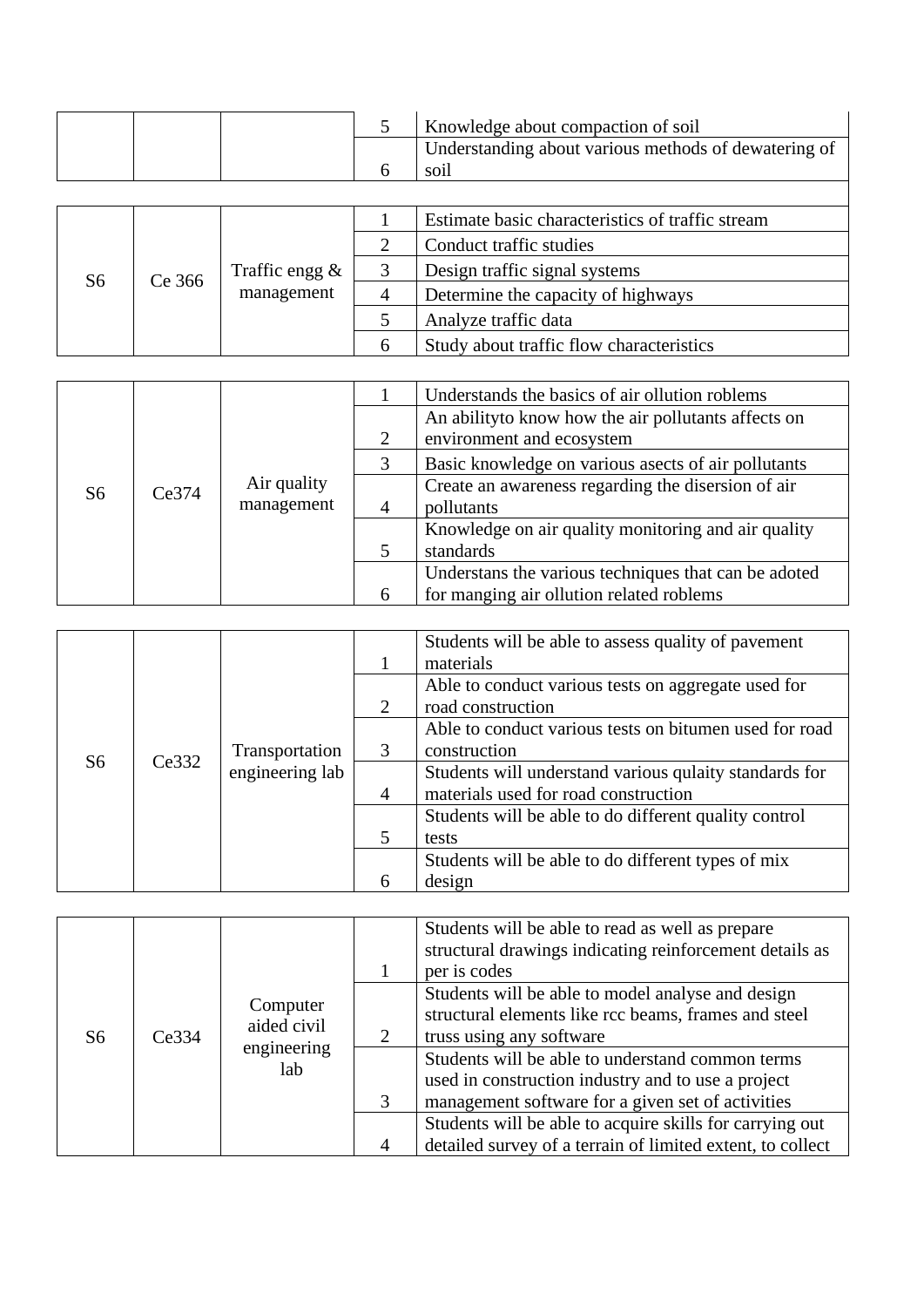|  |  | topographical features for planning and execution of<br>civil engineering projects                                                                                                                                                            |
|--|--|-----------------------------------------------------------------------------------------------------------------------------------------------------------------------------------------------------------------------------------------------|
|  |  | Survey camp enables the students to work in harmony<br>within a group to achieve a given target within limited<br>time and source, by proper planning and incorporating<br>scheduling division of work communication and<br>managerial skills |
|  |  |                                                                                                                                                                                                                                               |

|  |                                      |  | Students will be able to understand the basic concepts<br>of subjects studied upto semester 5 |                                                     |
|--|--------------------------------------|--|-----------------------------------------------------------------------------------------------|-----------------------------------------------------|
|  |                                      |  | 2                                                                                             | Students can face the interviews with confidence    |
|  | Comprehensive<br>Ce352<br>S6<br>exam |  | Students will be able to think and study the practical                                        |                                                     |
|  |                                      |  |                                                                                               | application of theory they studied                  |
|  |                                      |  |                                                                                               | Understand the importance of confidence and         |
|  |                                      |  | $\overline{4}$                                                                                | knowledge in answering an interview                 |
|  |                                      |  |                                                                                               | Understand the relation between theory and practice |
|  |                                      |  |                                                                                               | Understood the need $&$ requirements of industrial  |
|  |                                      |  | 6                                                                                             | experience                                          |

|    |                          |            |                                       | Ability to design bolted and weldded connections |
|----|--------------------------|------------|---------------------------------------|--------------------------------------------------|
|    |                          |            |                                       | Ability to design tension members                |
| S7 | Design of steel<br>Ce401 |            | Ability to design compression members |                                                  |
|    |                          | structures |                                       | Ability to design beams and palte girders        |
|    |                          |            |                                       | Ability to design and analyse truss members      |
|    |                          |            | h                                     | Familiarisation an design of timbers members     |

|    |       |                            |                          | Analyse structures using approximate method            |
|----|-------|----------------------------|--------------------------|--------------------------------------------------------|
|    |       |                            |                          | Analyse structures using matrix method                 |
|    |       |                            |                          | Analyse trusses, continuous beams and rigid frames     |
|    |       | Structural<br>analysis-iii |                          | using flexibility method                               |
| S7 | Ce403 |                            |                          | Analyse trusses, continuous beams and rigid frames by  |
|    |       |                            |                          | stiffness method                                       |
|    |       |                            |                          | Conceive finite element procedures by direct stiffness |
|    |       |                            |                          | method                                                 |
|    |       |                            |                          | Use the basics of structural dynamics and analyse the  |
|    |       | 6                          | response of sdof systems |                                                        |

|    |       |                                   | To quantify the water required by the community<br>considering various needs. |
|----|-------|-----------------------------------|-------------------------------------------------------------------------------|
|    |       |                                   | To understand the basic characteristics of drinking                           |
|    |       | Environmental<br>engineering- i i | water.                                                                        |
| S7 | Ce405 |                                   | To expose the basic design of water treatment units.                          |
|    |       |                                   | To explain the mechanisms and operation of filters.                           |
|    |       |                                   | To describe the mechanisms of disinfection and                                |
|    |       |                                   | removal of dissolved compounds.                                               |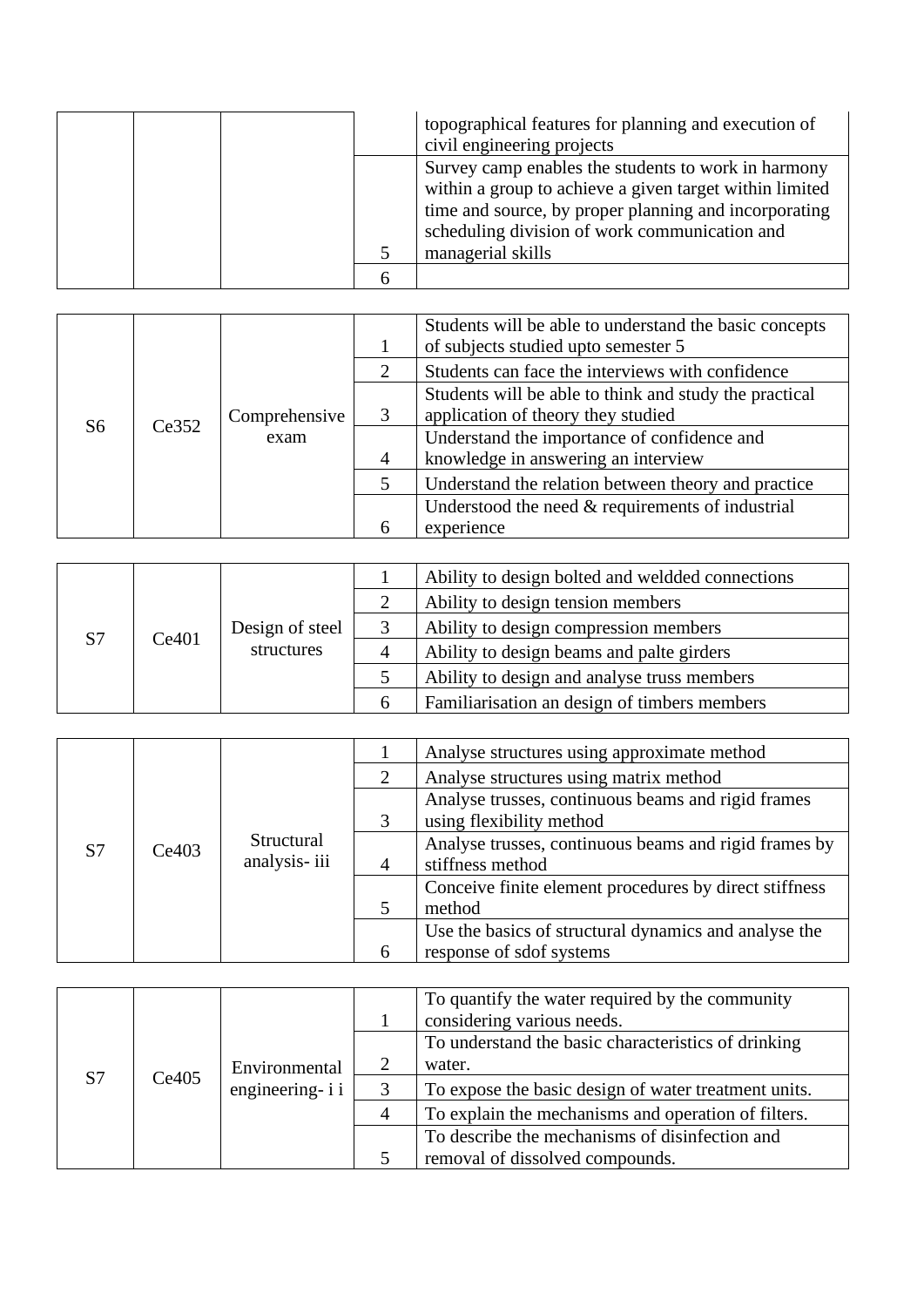|  |  | To provide the adequate knowledge about the water |
|--|--|---------------------------------------------------|
|  |  | distribution system.                              |

| S7 | Ce407 | Transportation  | 2              | To enable the students to obtain the knowledge of the<br>latest tecnology in design construction and<br>maintenance of railway<br>To develop an indepth knowledge of operation $\&$<br>control of railway physical features<br>To develop a knowledge about basic design of railway |
|----|-------|-----------------|----------------|-------------------------------------------------------------------------------------------------------------------------------------------------------------------------------------------------------------------------------------------------------------------------------------|
|    |       | engineering -ii | $\overline{4}$ | features<br>Apply basic concepts of harbour engineering                                                                                                                                                                                                                             |
|    |       |                 |                | Learn basic concept of dock and dredging                                                                                                                                                                                                                                            |
|    |       |                 |                | Provide a sound knowledge of various modes of                                                                                                                                                                                                                                       |
|    |       |                 | 6              | sustainable transport                                                                                                                                                                                                                                                               |

| S7 | Quantity<br>surveying and<br>Ce409<br>valuation |  | 2<br>3<br>4<br>6 | Student will be able to prepare specification for using<br>materials of construction and its items of works<br>Student will be able to illustrate a detailed estimation<br>of material consumption and abstracts for entire<br>construction projects<br>Student will learn how to analyze the rates for different<br>items of works including labor and material.<br>Interpret fundamental concepts of valuation<br>Students will be able to identify various legal issues<br>related to construction<br>Student will have knowledge about building<br>construction and material details |
|----|-------------------------------------------------|--|------------------|------------------------------------------------------------------------------------------------------------------------------------------------------------------------------------------------------------------------------------------------------------------------------------------------------------------------------------------------------------------------------------------------------------------------------------------------------------------------------------------------------------------------------------------------------------------------------------------|
|----|-------------------------------------------------|--|------------------|------------------------------------------------------------------------------------------------------------------------------------------------------------------------------------------------------------------------------------------------------------------------------------------------------------------------------------------------------------------------------------------------------------------------------------------------------------------------------------------------------------------------------------------------------------------------------------------|

|    |       |               |                | Students will get a fundamental knowledge on bridge<br>engineering |
|----|-------|---------------|----------------|--------------------------------------------------------------------|
|    |       |               | 2              | Understands the specifications for road bridges                    |
|    |       |               |                | Students will be able to design solid slab bridges and             |
|    |       | <b>Bridge</b> | 3              | box culverts                                                       |
| S7 | Ce463 | engineering   |                | Develop knowledge on designing of beam and slab                    |
|    |       |               | $\overline{4}$ | bridges                                                            |
|    |       |               |                | Able to design and check the stability of piers and                |
|    |       |               | .5             | abutments                                                          |
|    |       |               |                | Understands the design of bearings and detail bridge               |
|    |       |               | 6              | foundations                                                        |

|                |                              |                                                                                                         | Understand various taffic environmental and material<br>characteristics influencing pavement behaviour |
|----------------|------------------------------|---------------------------------------------------------------------------------------------------------|--------------------------------------------------------------------------------------------------------|
| S <sub>7</sub> | Highway<br>Ce467<br>pavement | Attain competency in standard practice of design of<br>flexible pavements to construct bituminous roads |                                                                                                        |
|                |                              | design                                                                                                  | Apreciate and follow the knowledge of design of rigid<br>payements to construct concrete roads         |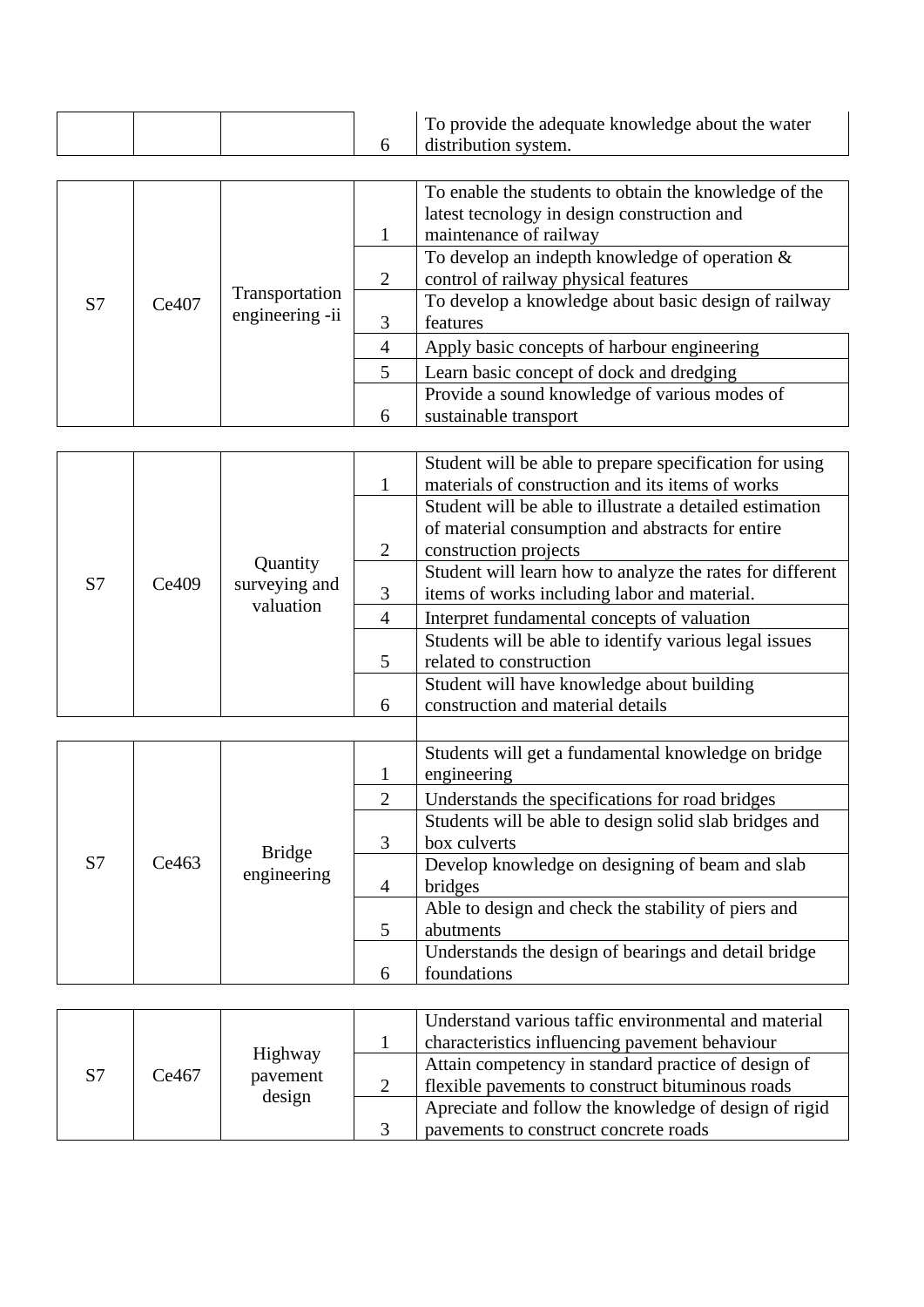|  | Apreciate and follow the concept of temperature<br>stresses, and design joints, dowel bars and tie bars in<br>concrete pavements                                                      |
|--|---------------------------------------------------------------------------------------------------------------------------------------------------------------------------------------|
|  | Recogonise the types of pavement distress and analyze<br>the factors which influence pavement performance,<br>evaluate the condition of pavement and strengthen<br>existing pavements |
|  | Develop basic understanding of principles of pavement<br>management                                                                                                                   |

|  |                                     |               |                             | To describe the environmental imbalances, indicators<br>and explain the concept of eia                                                                                                             |
|--|-------------------------------------|---------------|-----------------------------|----------------------------------------------------------------------------------------------------------------------------------------------------------------------------------------------------|
|  | S7<br>Ce469<br>impact<br>assessment | Environmental | $\mathcal{D}_{\mathcal{L}}$ | To identify and describe elements to be affected by the<br>proposed developments and/or likely to cause adverse<br>impacts to the proposed project, including natural and<br>man-made environment; |
|  |                                     |               |                             | To assess the impacts of various development on<br>environment                                                                                                                                     |
|  |                                     |               | $\overline{4}$              | To summarise the methodologies for carrying out<br>environmental impact assessment                                                                                                                 |
|  |                                     |               |                             | Applicataion of methodologies                                                                                                                                                                      |
|  |                                     |               | 6                           | To gain knowledge on eia case studies                                                                                                                                                              |

|  |                                                |   |                                                          | Students will be able to apply engineering knowledge   |
|--|------------------------------------------------|---|----------------------------------------------------------|--------------------------------------------------------|
|  |                                                |   | in practical problem solving                             |                                                        |
|  |                                                |   |                                                          | Think innovatively on the development of components,   |
|  |                                                |   |                                                          | products, processes or technologies in the engineering |
|  |                                                |   | 2                                                        | field, involving team work                             |
|  | Seminar &<br>Ce451<br>project<br>preliminary 0 |   | Develop creative thinking in finding viable solutions to |                                                        |
|  |                                                | 3 | engineering problems                                     |                                                        |
|  |                                                |   | Apply knowledge gained in solving real life              |                                                        |
|  |                                                | 4 | engineering problems                                     |                                                        |
|  |                                                |   | Students will improve their presentation skills,         |                                                        |
|  |                                                |   | 5                                                        | conference presentation/publication in journal         |
|  |                                                |   | Students will improve their technical writing skills,    |                                                        |
|  |                                                |   | 6                                                        | publication in journal & report in standard format     |

|    | Ce431 | Environmental<br>engineering lab |                | To analyze the range of ph for assessing its potability |
|----|-------|----------------------------------|----------------|---------------------------------------------------------|
|    |       |                                  |                | To determine the dissolved oxygen of a gven water       |
|    |       |                                  | 2              | forchecking its potability                              |
|    |       |                                  |                | To determine available chlorine in a sample of          |
| S7 |       |                                  | 3              | bleaching powder                                        |
|    |       |                                  |                | To analyse the various types of solids in a given water |
|    |       |                                  | $\overline{4}$ | sample                                                  |
|    |       |                                  |                | To determine organic matter of a given wastewater       |
|    |       |                                  | $\overline{5}$ | sample                                                  |
|    |       |                                  |                | To determine the mpn in a water and assess the          |
|    |       |                                  | 6              | suitability for potability                              |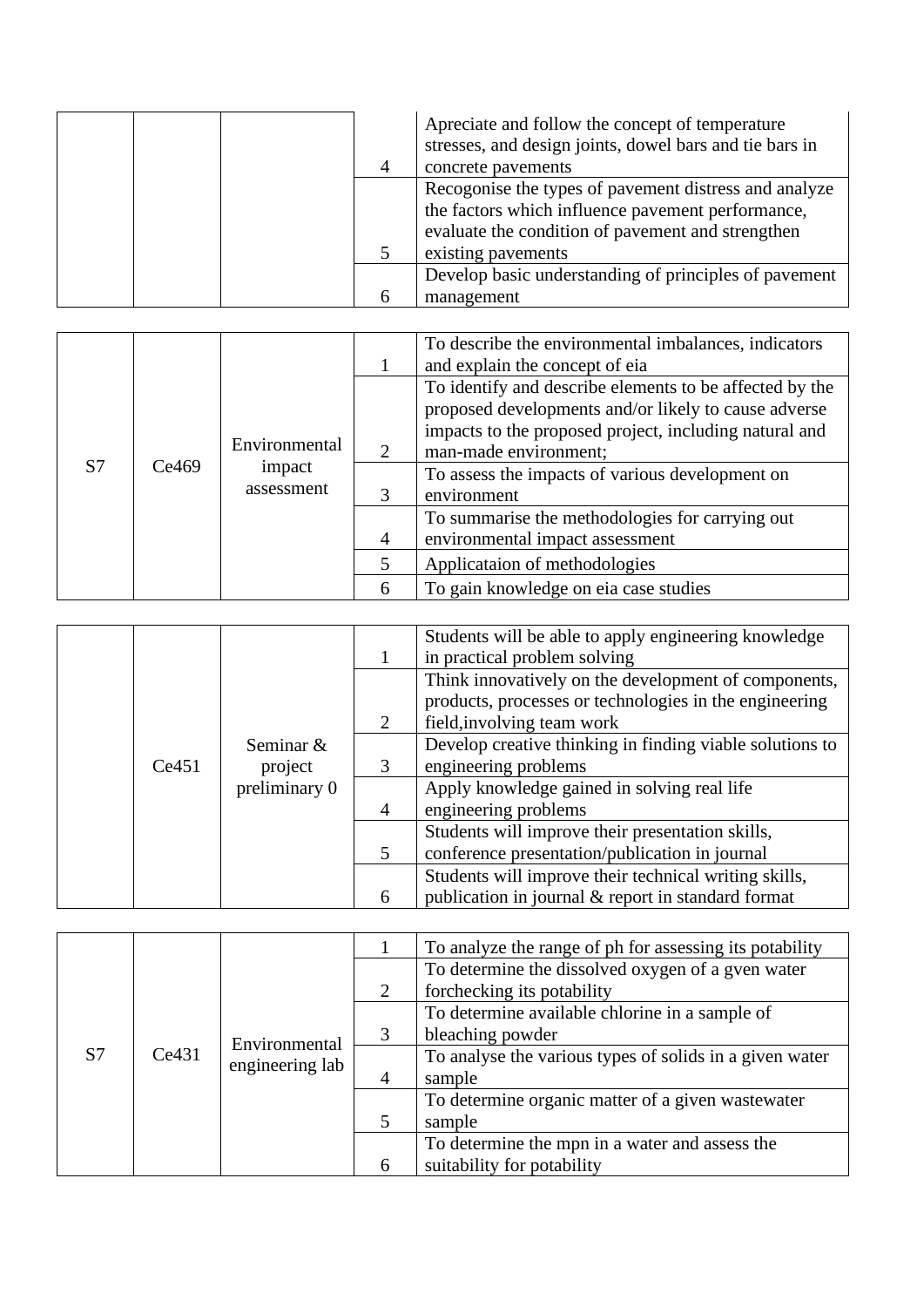|                | Ce402 | Environmental<br>engineering ii |                             | To quantify the water required by the community<br>considering various needs. |
|----------------|-------|---------------------------------|-----------------------------|-------------------------------------------------------------------------------|
|                |       |                                 |                             | To understand the basic characteristics of drinking                           |
|                |       |                                 | $\mathcal{D}_{\mathcal{L}}$ | water.                                                                        |
|                |       |                                 |                             | To expose the basic design of water treatment units.                          |
| S <sub>8</sub> |       |                                 | $\overline{A}$              | To explain the mechanisms and operation of filters.                           |
|                |       |                                 |                             | To describe the mechanisms of disinfection and                                |
|                |       |                                 | $\overline{5}$              | removal of dissolved compounds.                                               |
|                |       |                                 |                             | To provide the adequate knowledge about the water                             |
|                |       |                                 | 6                           | distribution system.                                                          |

|                | Civil<br>Ce404<br>project | engineering<br>management |                             | To impart knowledge on basic principles and planning<br>and scheduling construction projects. |
|----------------|---------------------------|---------------------------|-----------------------------|-----------------------------------------------------------------------------------------------|
|                |                           |                           |                             | To understand optimisation tools and codification                                             |
|                |                           |                           | $\mathcal{D}_{\mathcal{L}}$ | basics                                                                                        |
|                |                           |                           |                             | To study the legal handling of issues of construction                                         |
|                |                           |                           | 3                           | projects and to emphasis cost aspects                                                         |
| S <sub>8</sub> |                           |                           |                             | To promote the ethical considerations and to learn                                            |
|                |                           |                           | $\overline{4}$              | computerisation requirements                                                                  |
|                |                           |                           |                             | Emphasis material management and educate on safety                                            |
|                |                           |                           | 5                           | practises in construction                                                                     |
|                |                           |                           |                             | Familiarise contracting procedures and understand                                             |
|                |                           |                           | 6                           | quality issues and quality management                                                         |

| S <sub>8</sub> | Ce464 | Reinforced soil<br>structures and<br>geosynthetics |                | The students will understand the history and types of<br>geosynthetics and their functions. |
|----------------|-------|----------------------------------------------------|----------------|---------------------------------------------------------------------------------------------|
|                |       |                                                    | 2              | Become aware of the situations where geosynthetics<br>can be used.                          |
|                |       |                                                    |                | The students will understand the mechanism of                                               |
|                |       |                                                    |                | reinforced soil.<br>Ability to do design of reinforced soil retaining walls $\&$            |
|                |       |                                                    | $\overline{4}$ | reinforced earth beds.                                                                      |
|                |       |                                                    |                | The students will understand the concept of bearing                                         |
|                |       |                                                    | 5              | capacity improvement using soil reinforcement.                                              |
|                |       |                                                    |                | Become aware of natural geotextiles and about design                                        |
|                |       |                                                    | 6              | concepts of pyds                                                                            |

| S <sub>8</sub> | Ce468 | Structural       | An introduction to earthquake engineering<br>&understand the basic characteristics of earthquake |
|----------------|-------|------------------|--------------------------------------------------------------------------------------------------|
|                |       | dynamics and     | ground motions                                                                                   |
|                |       | earthquake       | Understand the response to structural systems to                                                 |
|                |       | resistant design | earthquake excitation and select appropriate structural                                          |
|                |       |                  | systems                                                                                          |